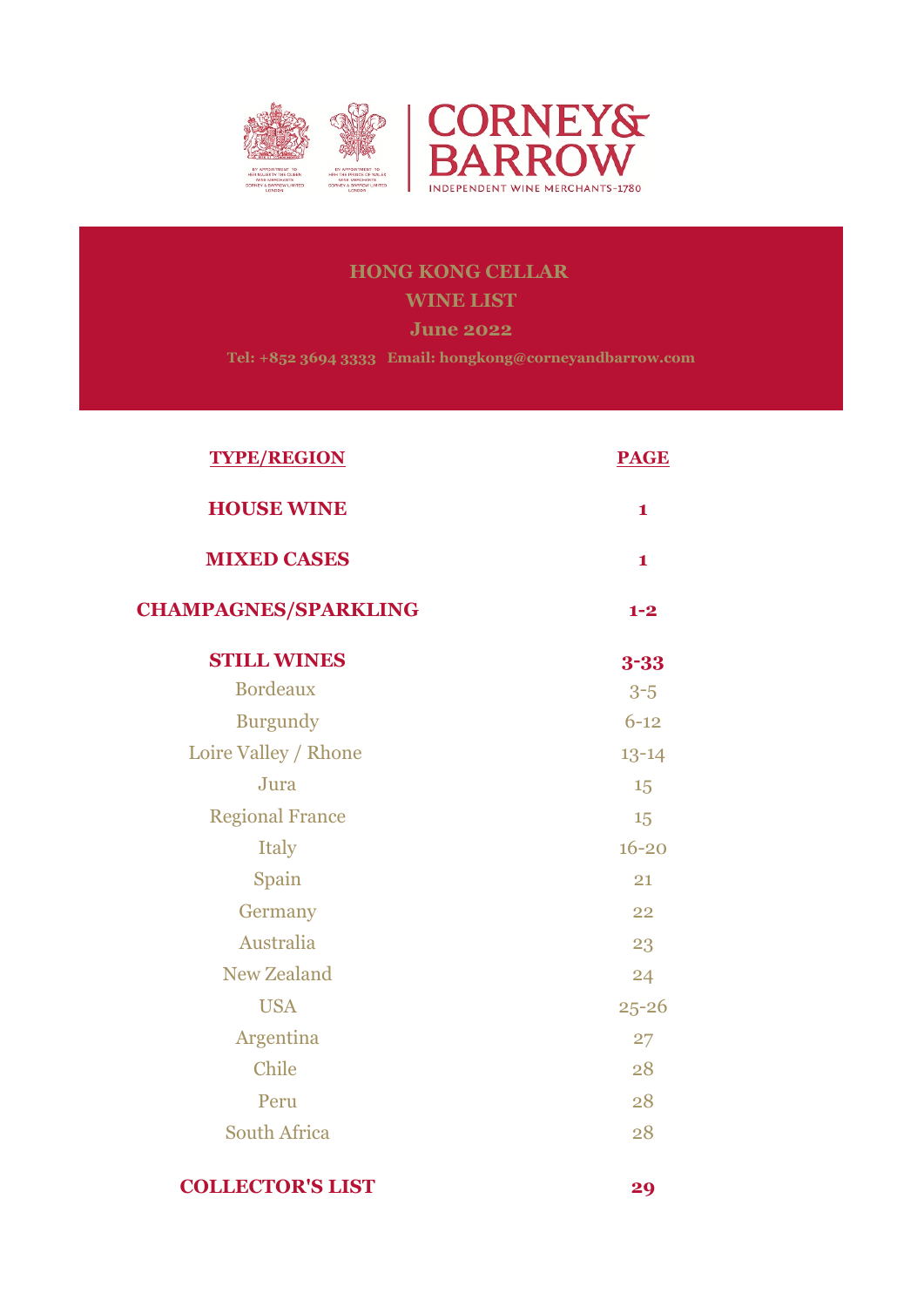## **CONTACT US**

## **Thibaut Mathieu, Managing Director - Asia**

 thibaut.mathieu@corneyandbarrow.com T + 852 3694 3334 M + 852 6160 1786

## **Nicolas Deneux, Operations Manager - Asia**

nicolas.deneux@corneyandbarrow.com T + 852 3694 3308 M + 852 6160 1205

## **Private Team Trade Team**

## **Joy Chan, Account Manager**

 joy.chan@corneyandbarrow.com T + 852 3694 3333 M + 852 6160 0350

## **Ivy Cheung, Sales Executive**

ivy.cheung@corneyandbarrow.com T + 852 3694 3300 M + 852 6160 0746

## **Florence Cheung, Sales Executive**

florence.cheung@corneyandbarrow.com T + 852 3694 3310 M + 852 5993 7023

**Terry Au, Senior Account Manager Baptiste Pimouguet, Senior Account Manager** terry.au@corneyandbarrow.com baptiste.pimouguet@corneyandbarrow.com  $T + 85236943312$   $T + 85236943306$ M: +852 6160 0980 M: +852 6160 4019

## **HONG KONG OFFICE**

6D, 9 Queen Road Central Central, Hong Kong T + 852 3964 3333 F + 852 3152 3270



@corneyandbarrowhk

**www.corneyandbarrow.com.hk**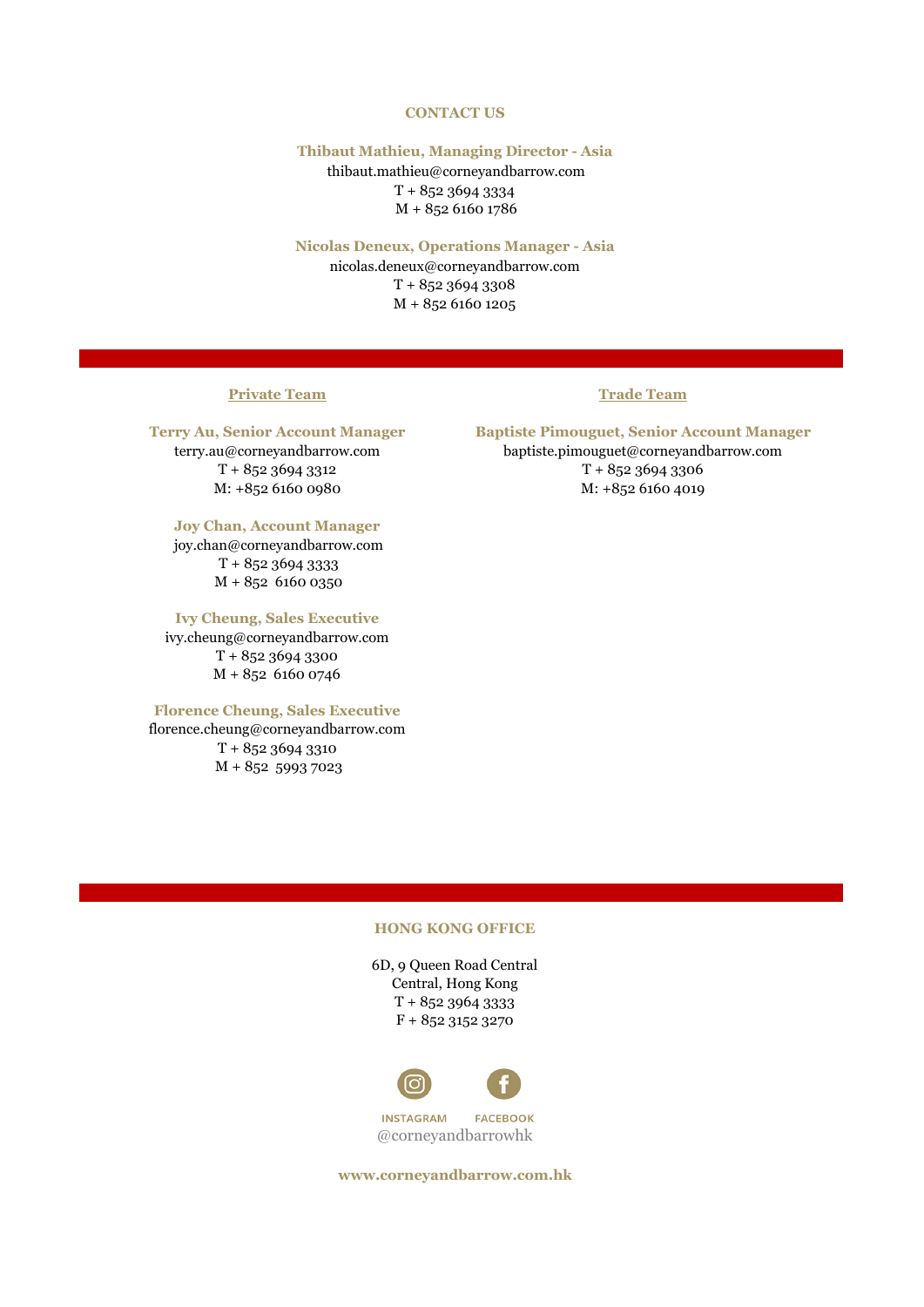## **CORNEY & BARROW HOUSE WINES**

| <b>SPARKLING</b>                                                                             |         |
|----------------------------------------------------------------------------------------------|---------|
| Corney & Barrow Sparkling Blanc de Blancs Methode Traditionnelle NV                          | \$120   |
| <b>WHITE</b>                                                                                 |         |
| Corney & Barrow Blanc IGP Cotes de Gascogne 2019                                             | \$70    |
| Corney & Barrow White Burgundy Maison Auvigue 2018                                           | \$110   |
| Corney & Barrow White Burgundy Maison Auvigue 2019                                           | \$110   |
| Corney & Barrow Bourgogne Chardonnay Domaine Francois Carillon 2019                          | \$210   |
| <b>RED</b>                                                                                   |         |
| Corney & Barrow Rouge Vin de France 2018                                                     | \$60    |
| Corney & Barrow Claret Maison Sichel 2018                                                    | \$80    |
| Corney & Barrow Cotes-du-Rhone Vignobles Gonnet 2019                                         | \$110   |
| Corney & Barrow Grand Cru St-Emilion Chateau Bellevue-Figeac 2017                            | \$185   |
| Corney & Barrow Margaux 2016                                                                 | \$230   |
| Corney & Barrow Margaux 2017                                                                 | \$230   |
| <b>SWEET</b>                                                                                 |         |
| Corney & Barrow Sauternes 2018 Halves                                                        | \$120   |
| Corney & Barrow 20 year old Tawny Port                                                       | \$330   |
| <b>MIXED CASES</b>                                                                           |         |
| C&B Labels (Case of 6 bottles)                                                               | \$845   |
| Sparkling Mixed Case (Case of 12 bottles)                                                    | \$1,300 |
| Corney & Barrow Party Mixed Case (Case of 12 bottles)                                        | \$1,350 |
| Barbecue Mixed Case (Case of 12 bottles)                                                     | \$1,500 |
| Classic French (Case of 6 bottles)                                                           | \$2,200 |
| Classic Italian (Case of 12 bottles)                                                         | \$2,500 |
| <b>CHAMPAGNE &amp; SPARKLING WINES</b>                                                       |         |
| <b>CHAMPAGNES</b>                                                                            |         |
| Marquis de Bonnieres Brut NV                                                                 | \$280   |
| Champagne Valentin Leflaive Blanc de Blancs Extra Brut NV in Individual Gift Box             | \$350   |
| Champagne Valentin Leflaive Blanc de Blancs CV 1750 Extra Brut NV                            | \$370   |
| Champagne Valentin Leflaive Blanc de Blancs Avize Grand Cru 15 40 Extra Brut NV              | \$460   |
| Champagne Valentin Leflaive Blanc de Blancs Le Mesnil Sur Oger Grand Cru 16 50 Extra Brut NV | \$520   |
| Henri Giraud Esprit Nature NV                                                                | \$450   |
| Henri Giraud Blanc de Craie NV                                                               | \$550   |
| Henri Giraud Hommage au Pinot Noir Grand Cru NV                                              | \$680   |

Henri Giraud MV 16 Ay Grand Cru Brut NV  $$1,350$ 

| <b>CHAMPAGNES ROSE</b>                   |       |
|------------------------------------------|-------|
| Champagne Valentin Leflaive Rose Brut NV | \$450 |
| Henri Giraud Dame-Jane Rose NV           | \$640 |
|                                          |       |

## **SPARKLING WINES**

| Prosecco Cecilia Beretta NV                                            | \$110 |
|------------------------------------------------------------------------|-------|
| Corney & Barrow Sparkling Blanc de Blancs Methode Traditionnelle NV    | \$120 |
| Sylvoz Prosecco DOC Treviso Le Colture Brut NV                         | \$120 |
| Bodega Ruca Malen Sparkling Extra Brut Traditional Method NV           | \$130 |
| Bodega Ruca Malen Sparkling Brut Traditional Method NV                 | \$150 |
| Brut S (Savagnin) Zero Domaine du Pelican 2018                         | \$300 |
| The Lane Cuvee Helen Sparkling Blanc de Blancs Traditional Method 2009 | \$325 |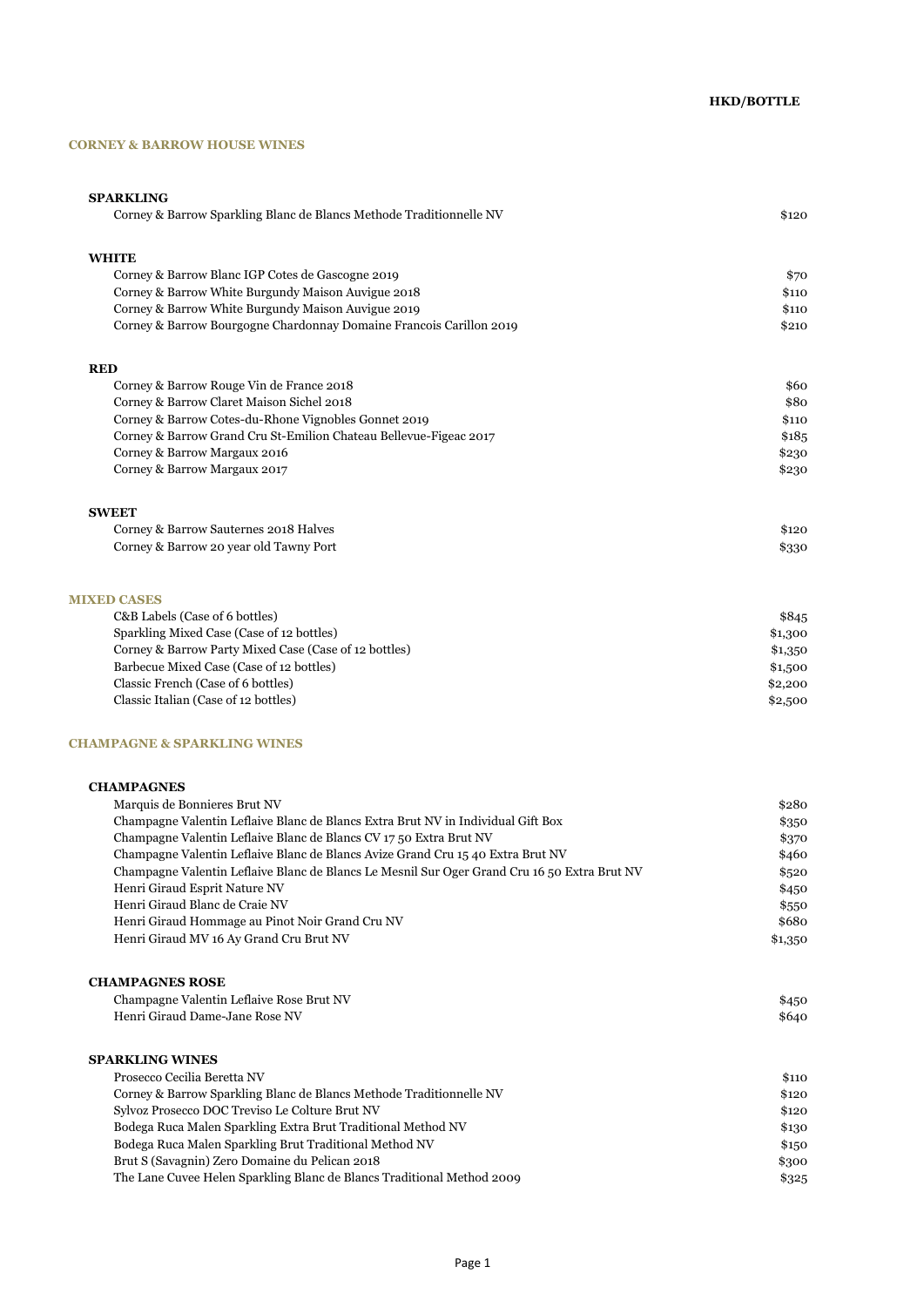## **CHAMPAGNE**

## **Henri Giraud** (\*exclusive for private customers )

The Giraud family have extensive hectares of Grand Cru parcels in the prestigious vineyards of Aÿ in Champagne. Henri Giraud has been a family run business for five generations, with their current owner, Claude Giraud.

The Giraud house is one of the few houses that conduct primary fermentations in oak. The oak barrels are locally sourced from the Argonne forest, which used to be the sole source of oak used by winemakers in Champagne. Without any stainless steel and with the minimum of interventions and sulphur, the wines is truthly reflect the characteristic of each grape varieties and the terroir of the vineyard. The signature champagne of Henri Giraud "Argonne" is today the name of the house's iconic cuvee. With no compromise, the Giraud house creates great wines that concentrate and transpose the energy of the Ay Grand Cru terroir.

## **CHAMPAGNES**

| Henri Giraud Esprit Nature NV                   |         |
|-------------------------------------------------|---------|
| Henri Giraud Blanc de Craie NV                  | \$550   |
| Henri Giraud Hommage au Pinot Noir Grand Cru NV | \$680   |
| Henri Giraud MV 16 Ay Grand Cru Brut NV         | \$1,350 |

### **CHAMPAGNES ROSE**

Henri Giraud Dame-Jane Rose NV \$640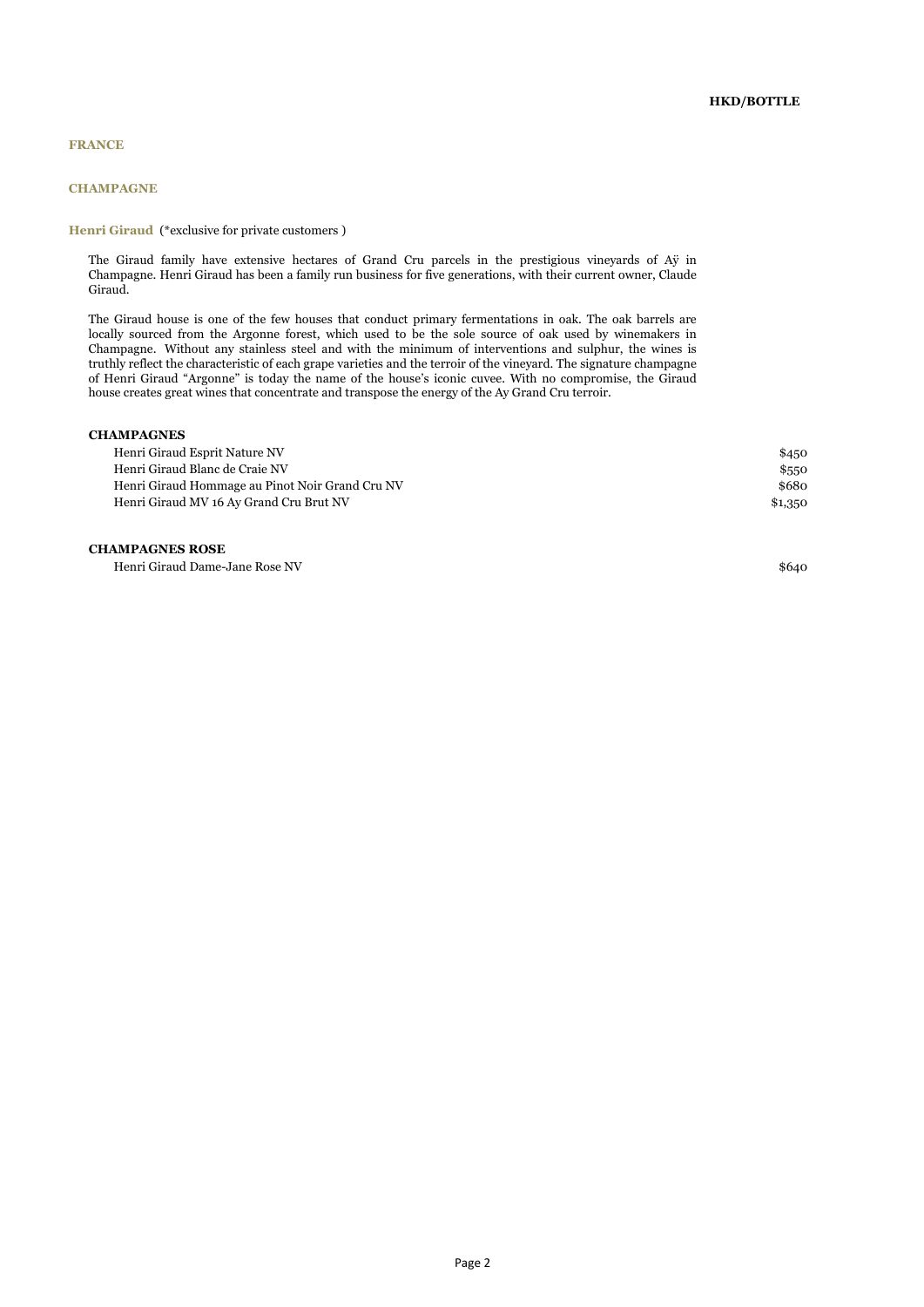## **BORDEAUX**

#### **Mitjavile**

## **CASTILLON - CÔTES DE BORDEAUX**

#### **L'Aurage Exclusive**

L'Aurage was created with the 2007 vintage, a new property owned and run by Louis Mitjavile. Louis, hugely talented, had learned his trade whilst working for his father François Mitjavile, the iconic trailblazer at Tertre Roteboeuf in St Emilion and Roc de Cambes in the Côtes de Bourg. Louis had forged a remarkable reputation in his own right, consulting widely, before he acquired this fabulous estate in the Côtes de Castillon, an appellation which borders St Emilion and enjoys the same clay/limestone soil as its esteemed neighbour. Louis wants to see opulence in his wines, rather than concentration, with balance being the overall objective. L'Aurage is a tremendous ambassador for the Côtes de Castillon appellation, sumptuous, elegant and long.

| <b>RED</b>           |       |
|----------------------|-------|
| L'Aurage 2014        | \$280 |
| L'Aurage 2016        | \$330 |
| L'Aurage 2014 Magnum | \$650 |
| L'Aurage 2015 Magnum | \$680 |

#### **CÔTES DE BOURG**

#### **Roc de Cambes Exclusive**

Roc de Cambes is a jewel owned by François Mitjavile, highly renowned for Tertre Roteboeuf Grand Cru in St Emilion. This is his property in the Côtes de Bourg, a vineyard reminiscent of Tertre Roteboeuf, being as it is, a natural amphitheatre with a perfect aspect overlooking the Gironde River. It comprises fourteen hectares of old vines planted on the most highly reputed slope of the Côtes (les Croutes), where the heat of the sun on the slope is regulated by the effects of the estuary and cool clay/limestone soils. This makes for regular growth and wonderfully ripe, concentrated fruit.

### **RED**

| Roc de Cambes 2014        | \$550   |
|---------------------------|---------|
| Roc de Cambes 2015        | \$690   |
| Roc de Cambes 2016        | \$690   |
| Roc de Cambes 2012 Magnum | \$1,640 |
|                           |         |

## **SAINT-ÉMILION**

#### **Tertre Roteboeuf Exclusive Exclusive Exclusive Exclusive Exclusive Exclusive Exclusive**

The incredible Tertre Roteboeuf property lies 2km south-east of St Emilion. A scant 6 hectares in size, Tertre Roteboeuf's rise to fame from virtual obscurity has been meteoric. This turnaround was spearheaded by a unique individual, one François Mitjavile, aided and abetted by his wife Miloute, his son and daughter Louis and Nina. The result is now undisputedly regarded as one of Saint Emilion's greatest wines

#### **RED**

| Tertre Roteboeuf Grand Cru St-Emilion 2013        | \$1,145 |
|---------------------------------------------------|---------|
| Tertre Roteboeuf Grand Cru St-Emilion 2017        | \$1,450 |
| Tertre Roteboeuf Grand Cru St-Emilion 2011 Magnum | \$2,580 |
| Tertre Roteboeuf Grand Cru St-Emilion 2014 Magnum | \$2,800 |
| Tertre Roteboeuf Grand Cru St-Emilion 2018 Magnum | \$2,980 |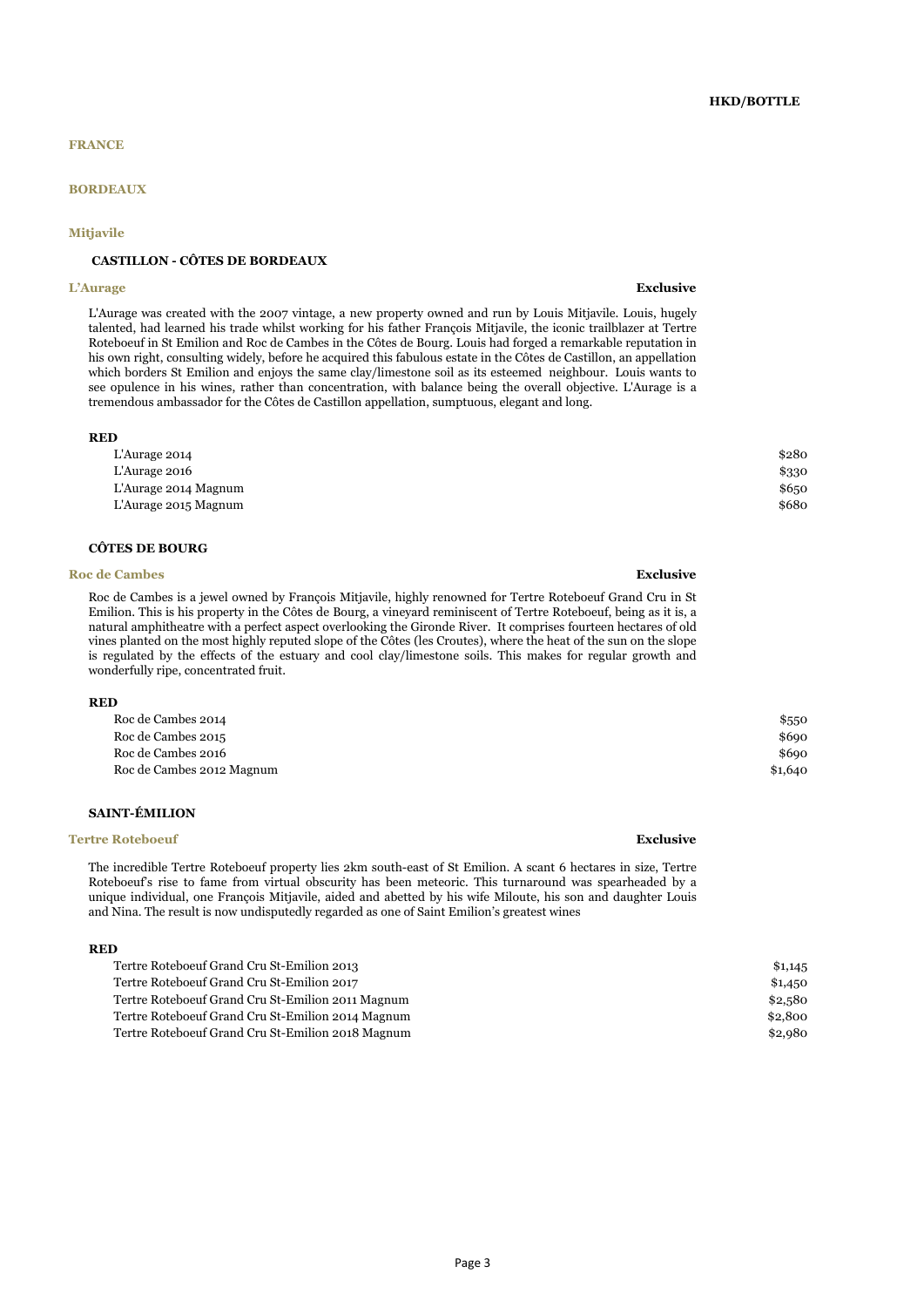## **BORDEAUX**

## **Etablissements Jean-Pierre Moueix Exclusive**

Internationally renowned, Établissements Jean-Pierre Moueix has become a hallmark for the top wines of Bordeaux. The company is the largest wine merchant on the Right Bank, distributing fine wines from Bordeaux and California worldwide. Family run since 1937, Établissements Jean-Pierre Moueix is also the owner and producer of several prestigious crus, including Château La Fleur-Pétrus, Château Trotanoy, and Château Hosanna in Pomerol; Château Bélair-Monange Premier Grand Cru Classé in Saint-Émilion; and, in Napa Valley, California, Dominus Estate and Ulysses.

#### **RED**

## **POMEROL**

## **SAINT-ÉMILION**

| Chateau Belair-Monange 1er Grand Cru Classe St-Emilion 2016 | \$1,390 |
|-------------------------------------------------------------|---------|
| Chateau Belair-Monange 1er Grand Cru Classe St-Emilion 2017 | \$1,150 |
| Chateau Belair-Monange 1er Grand Cru Classe St-Emilion 2018 | \$1,580 |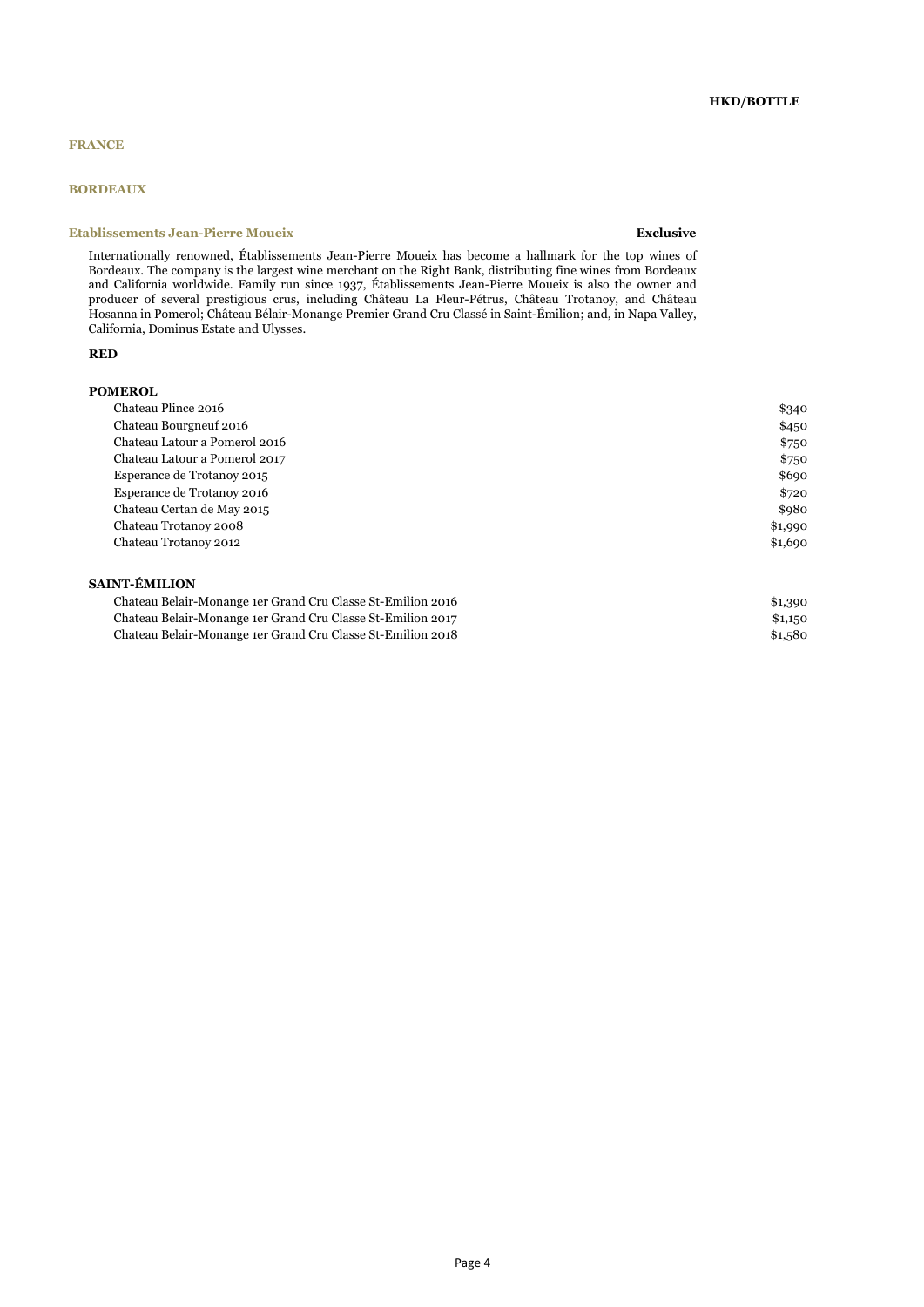## **BORDEAUX**

## **SAINT-ÉMILION**

#### **Château Rocheyron Exclusive**

An estate owned by Peter Sisseck, celebrated for his iconic Dominio de Pingus from Ribera del Duero in Spain. Peter, Danish by birth, has certainly taken the road less travelled. He built a considerable reputation in Spain, settling there after having studied originally in Bordeaux. In Château Rocheyron, Saint Emilion Grand Cru, in partnership with wine aficionado Silvio Dentz, Peter has returned to his spiritual home with a unique opportunity to develop his longstanding love for Bordeaux. Château Rocheyron is situated in Saint-Christophedes-Bardes, just 3.6km from the centre of Saint-Émilion, on the edge of the celebrated limestone plateau.

#### **RED**

Chateau Rocheyron Grand Cru St-Emilion 2011 \$760 Chateau Rocheyron Grand Cru St-Emilion 2012 \$790 Chateau Rocheyron Grand Cru St-Emilion 2014 \$710

## **CASTILLON - CÔTES DE BORDEAUX**

#### **Chateau La Gamaye Exclusive**

Chateau la Gamaye belongs to the Bourceau's family for more than six generations. After an adolescence to support his father on the vineyard, Franck Bourceau takes over the vineyard in 1983 and does not stop enriching it.

With 5 acres the 1920s, the vineyard was developed to 50 acres. Franck Bourceau fund, over time and acguisitions, the balance between traditional know-how and modernity. The estate is composed today of 3 differents Chateaux divided on 3 appellation, Chateau La Gamaye (Blaye Cotes de Bordeaux), Chateau Haut Mangaud (Co tes de Bourg), et Chateau Terrier des Cailloux (Bordeaux) and propose subtle wines, all classified in AOC.

#### **RED**

Chateau La Gamaye Cuvee Prestige 2018 \$130

**OTHER BORDEAUX RED**

Chateau Mayne-Graves 2018 \$110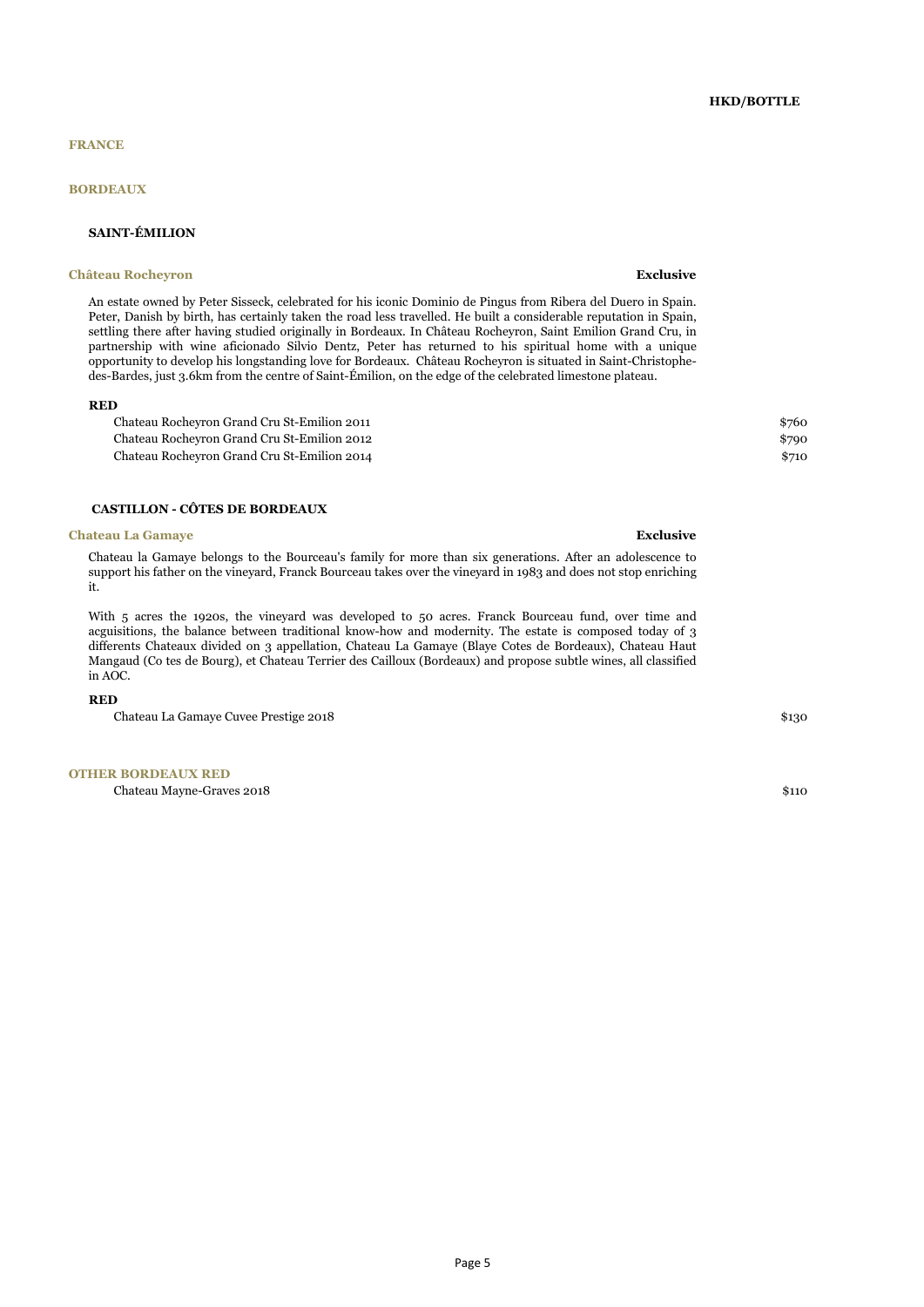### **BURGUNDY**

## **Domaine Vincent Dampt Exclusive**

## **HKD/BOTTLE**

Vincent is the son of Daniel Dampt and grandson of Jean Defaix, both admired Chablis producers. Respectful of family tradition, Vincent is nonetheless determined to build his own reputation. Vincent is fiercely passionate about wine and the Chablis terroir, yet open to new ideas and methods in his pursuit of quality. Ever focused, Vincent enrolled himself in winemaking school aged just 14, then worked in France, notably with Olivier Leflaive in Burgundy, before heading to New Zealand's Marlborough region, an experience he calls mind expanding. Vincent's vines are planted on Chablis' quintessential Kimmeridgian soils. Now in his second decade of winemaking, Vincent owns two hectares of prime Chablis and Chablis 1er Cru vineyards around the village of Milly, some with 55 year-old vines. Styled to give pleasure, Vincent Dampt's steely, mineral wines are classic Chablis with the classic crushed shell profile of the appellation.

### **WHITE**

#### **CHABLIS**

| Chablis Domaine Vincent Dampt 2019                 | \$160 |
|----------------------------------------------------|-------|
| Chablis Domaine Vincent Dampt 2020                 | \$180 |
| Chablis Les Lys 1er Cru Domaine Vincent Dampt 2019 | \$260 |

#### **Domaine Jean-Marc Pillot Exclusive Exclusive Exclusive**

We know Jean-Marc Pillot through introduction by his cousin, François Carillon. Jean-Marc has been working at the estate since 1985 and manages it since 1991. He has since implemented several changes such as the construction of new facilities and he expanded the number of cultivated vineyards. He is now making wines together with his son, Antonin. The Pillot family makes wines with lean, fresh, and complex style. From the nearly 15 hectares of vineyards, the production of white wine is still dominant but almost half of it is dedicated to Pinot noir for the making of red wines, which is unusual for Chassagne-Montrachet. The vines in most parcels are between 25 and 50 years old but can reach 90 years old in some premier crus of Chassagne-Montrachet.

#### **RED**

#### **CHASSAGNE-MONTRACHET**

Chassagne-Montrachet Rouge Morgeot les Fairendes 1er Cru Domaine Jean-Marc Pillot 2018 \$410 Chassagne-Montrachet Rouge 1er Cru Clos Saint-Jean Domaine Jean-Marc Pillot 2018 \$580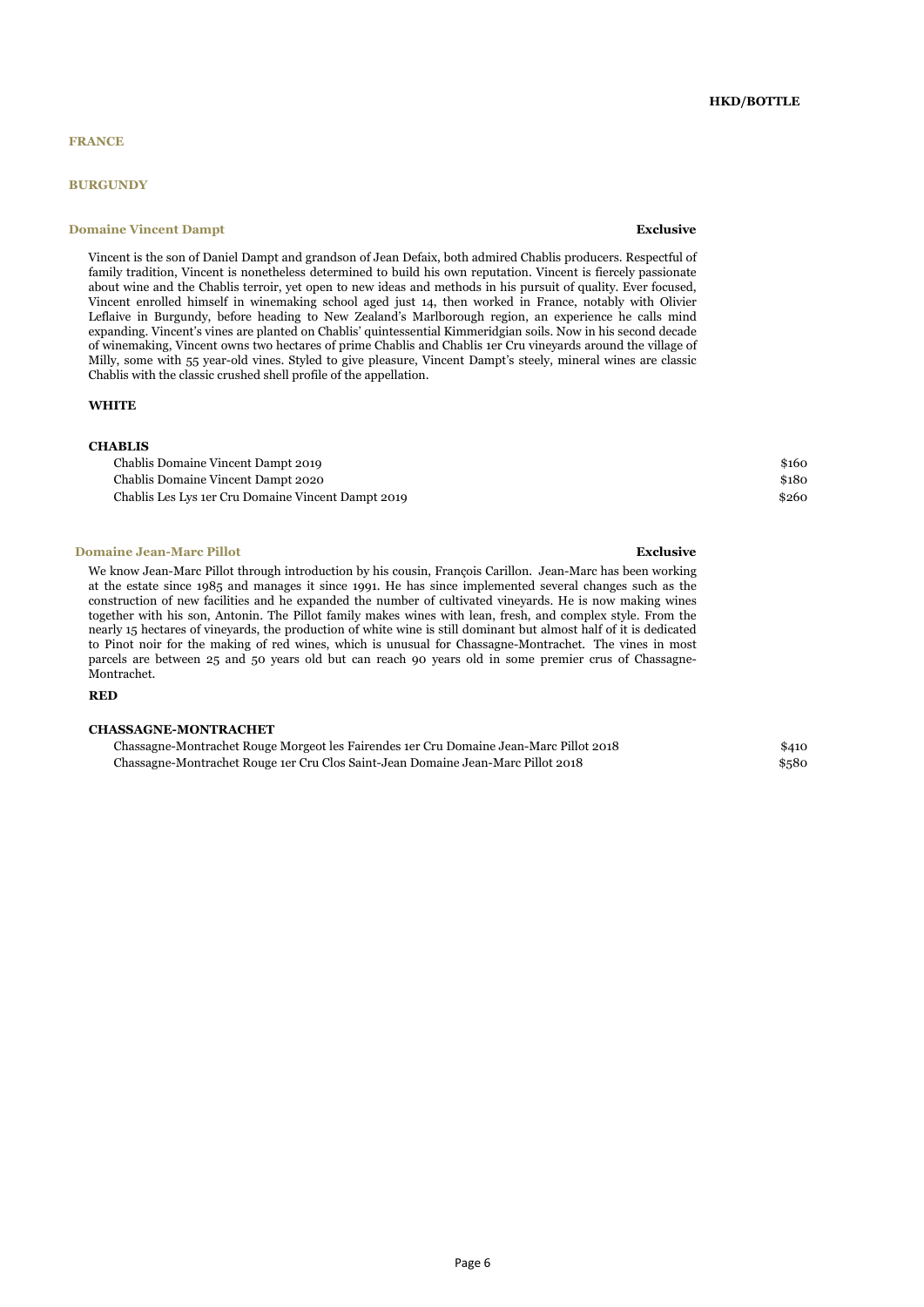## **BURGUNDY**

## **Olivier Leflaive Exclusive Exclusive Exclusive Exclusive**

In the three decades since Olivier Leflaive was established, this Burgundy house has quietly forged an impressive reputation. The standard, consistency and depth of Olivier Leflaive's wine range are bound to the relationships with 100 or so small growers, from whom Olivier Leflaive sources grapes. These relationships lie in the hands of Franck Grux and Philippe Grillet, who run the vineyards and cellars. For many years now Olivier Leflaive has made special wines exclusively for Corney & Barrow from particular vineyards to which we – customers and staff alike – have become loyal over time.

## **WHITE**

| <b>CHABLIS</b>                                                                             |         |
|--------------------------------------------------------------------------------------------|---------|
| Chablis Les Deux Rives Olivier Leflaive 2018                                               | \$250   |
| Chablis Grand Cru Vaudesir Olivier Leflaive 2017                                           | \$550   |
| Chablis Grand Cru Vaudesir Olivier Leflaive 2018                                           | \$520   |
| <b>BOURGOGNE</b>                                                                           |         |
| Bourgogne Blanc Les Setilles Olivier Leflaive 2019                                         | \$230   |
| <b>SAINT-ROMAIN</b>                                                                        |         |
| Saint-Romain Olivier Leflaive 2015                                                         | \$280   |
| <b>CÔTE DE BEAUNE</b>                                                                      |         |
| Volnay Olivier Leflaive 2018                                                               | \$440   |
| Corton Grand Cru Olivier Leflaive 2018                                                     | \$1,150 |
| Corton-Charlemagne Grand Cru Olivier Leflaive 2016                                         | \$1,790 |
| <b>MEURSAULT</b>                                                                           |         |
| Meursault Olivier Leflaive 2016                                                            | \$590   |
| Meursault Olivier Leflaive 2018                                                            | \$550   |
| Meursault Vireuils Olivier Leflaive 2018                                                   | \$590   |
| Meursault Sous le Dos d'Ane 1er Cru "Recolte du Domaine" Olivier Leflaive 2016             | \$850   |
| Meursault Sous le Dos d'Ane 1er Cru "Recolte du Domaine" Olivier Leflaive 2017             | \$860   |
| Meursault Sous le Dos d'Ane 1er Cru "Recolte du Domaine" Olivier Leflaive 2018             | \$890   |
| Meursault Sous le Dos d'Ane 1er Cru "Recolte du Domaine"                                   |         |
| Olivier Leflaive 2015 Magnum                                                               | \$1,850 |
| <b>PULIGNY-MONTRACHET</b>                                                                  |         |
| Puligny-Montrachet Olivier Leflaive 2019                                                   | \$630   |
| Puligny-Montrachet Enseigneres Olivier Leflaive 2019                                       | \$660   |
| Puligny-Montrachet Les Folatieres 1er Cru                                                  |         |
| "Recolte du Domaine" Olivier Leflaive 2018                                                 | \$1,200 |
| Puligny-Montrachet Les Folatieres 1er Cru                                                  |         |
| "Recolte du Domaine" Olivier Leflaive 2013 Magnum                                          | \$2,100 |
| <b>CHASSAGNE-MONTRACHET</b>                                                                |         |
| Chassagne-Montrachet Les Pierres Olivier Leflaive 2018                                     | \$605   |
| Chassagne-Montrachet Houilleres Olivier Leflaive 2018                                      | \$600   |
| Chassagne-Montrachet Clos Saint Marc 1er Cru                                               |         |
| "Recolte du Domaine" Olivier Leflaive 2017                                                 | \$880   |
| Chassagne-Montrachet Clos Saint Marc 1er Cru<br>"Recolte du Domaine" Olivier Leflaive 2018 |         |
| Chassagne-Montrachet Clos Saint Marc 1er Cru                                               | \$825   |
| "Recolte du Domaine" Olivier Leflaive 2019                                                 | \$960   |
| Chassagne-Montrachet Abbaye de Morgeot 1er Cru                                             |         |
| "Recolte du Domaine" Olivier Leflaive 2018                                                 | \$820   |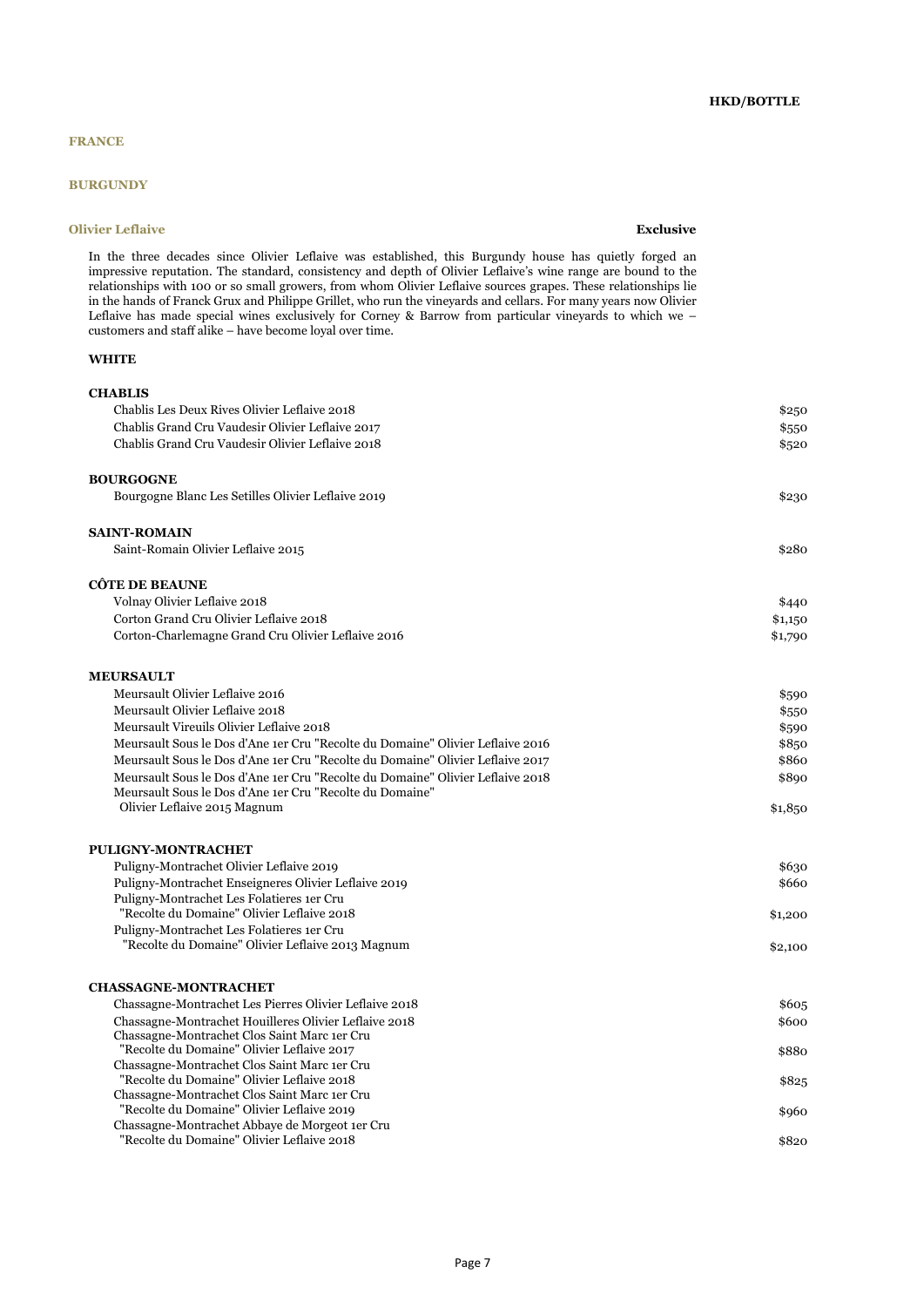## **HKD/BOTTLE**

## **FRANCE**

## **BURGUNDY**

| <b>Olivier Leflaive</b>                                                | <b>Exclusive</b> |
|------------------------------------------------------------------------|------------------|
| <b>BATARD-MONTRACHET</b>                                               |                  |
| Bienvenues-Batard-Montrachet Grand Cru Olivier Leflaive 2014           | \$2,890          |
| Bienvenues-Batard-Montrachet Grand Cru Olivier Leflaive 2015           | \$3,570          |
| Bienvenues-Batard-Montrachet Grand Cru Olivier Leflaive 2016           | \$3,880          |
| Batard-Montrachet Grand Cru Olivier Leflaive 2017                      | \$4,300          |
| Batard-Montrachet Grand Cru "Recolte du Domaine" Olivier Leflaive 2013 | \$2,690          |
| Batard-Montrachet Grand Cru "Recolte du Domaine" Olivier Leflaive 2015 | \$3,750          |
| Batard-Montrachet Grand Cru "Recolte du Domaine" Olivier Leflaive 2017 | \$4,300          |
| Batard-Montrachet Grand Cru "Recolte du Domaine" Olivier Leflaive 2018 | \$4,350          |
|                                                                        |                  |

#### **RED**

### **BOURGOGNE**

Bourgogne Rouge Cuvee Margot Olivier Leflaive 2018 \$230

**Domaine Stephane Magnien Exclusive Exclusive Exclusive Exclusive** 

Located in Morey-Saint-Denis, the domaine produces village and premier cru wines in Morey-Saint-Denis and Chambolle-Musigny as well as 2 grand crus wines, a Clos Saint-Denis and a Charmes-Chambertin. From the 4.5ha of own vineyard, Stéphane vinifies as well some Bourgogne Pinot Noir and a Passetoutgrain, with a good proportion of old clone Pinot Tordu. Stéphane is the 4th generation to run the domaine, fully biodynamic.

## **RED**

## **CÔTE DE NUITS**

| Morey-Saint-Denis Les Faconnieres Domaine Stephane Magnien 2016                | \$580   |
|--------------------------------------------------------------------------------|---------|
| Morey-Saint-Denis Les Faconnieres Domaine Stephane Magnien 2017                | \$530   |
| Morey-Saint-Denis Cuvee aux Petites Noix 1er Cru Domaine Stephane Magnien 2015 | \$520   |
| Morey-Saint-Denis Cuvee aux Petites Noix 1er Cru Domaine Stephane Magnien 2016 | \$480   |
| Morey-Saint-Denis Cuvee aux Petites Noix 1er Cru Domaine Stephane Magnien 2017 | \$560   |
| Morey-Saint-Denis 1er Cru Cuvee au Petites Noi Domaine Stephane Magnien 2017   | \$560   |
| Morey-Saint-Denis Les Monts-Luisants 1er Cru Domaine Stephane Magnien 2017     | \$560   |
| Morey-Saint-Denis Les Monts-Luisants 1er Cru Domaine Stephane Magnien 2018     | \$580   |
| Clos Saint-Denis Grand Cru Domaine Stephane Magnien 2013                       | \$1,150 |
| Clos Saint-Denis Grand Cru Domaine Stephane Magnien 2017                       | \$1,260 |
|                                                                                |         |

## **CÔTE DE BEAUNE**

Charmes-Chambertin Grand Cru Domaine Stephane Magnien 2016 \$1,190 Charmes-Chambertin Grand Cru Domaine Stephane Magnien 2017 \$1,050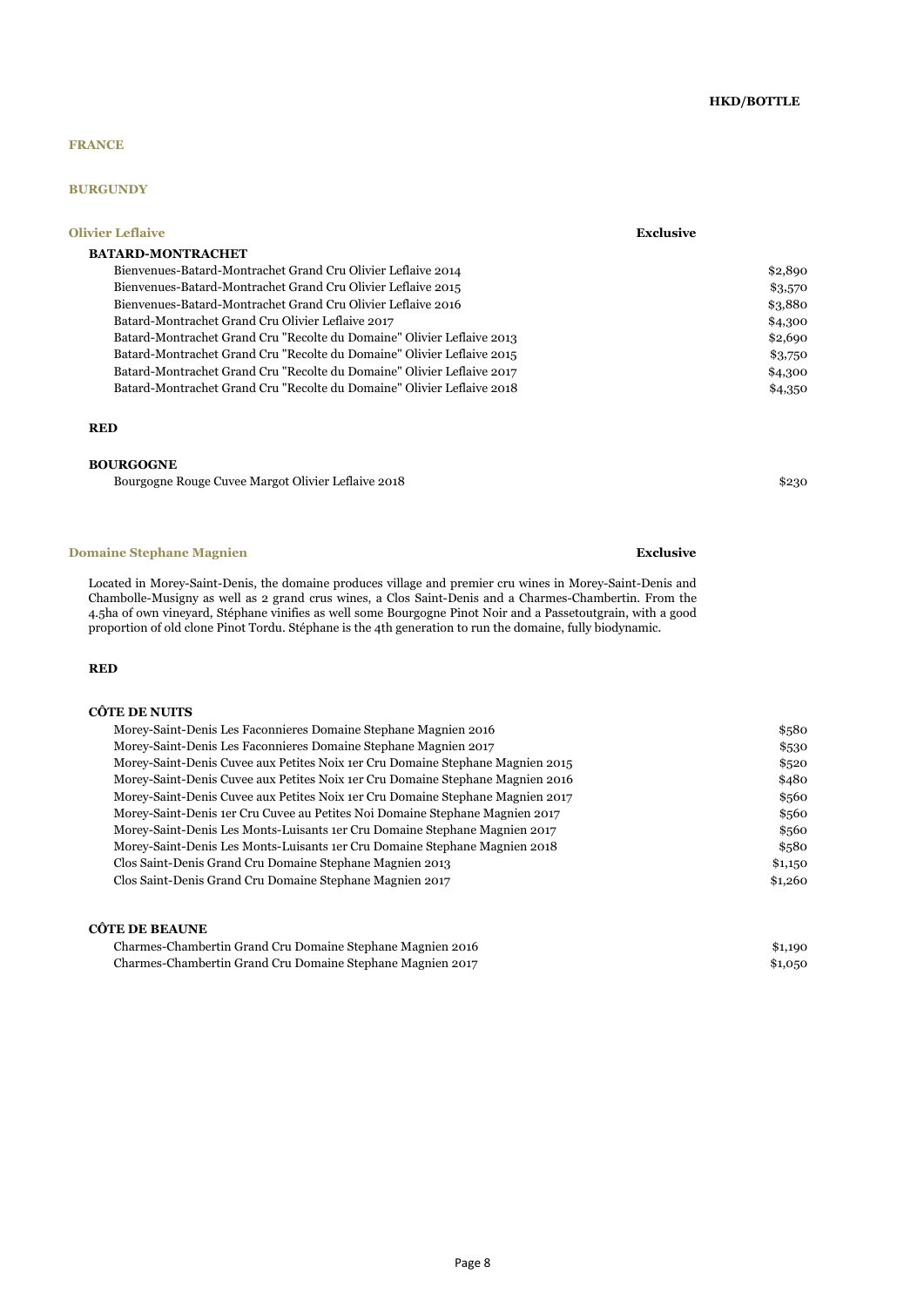#### **BURGUNDY**

#### **Domaine Mongeard-Mugneret**

Vincent Mongeard, who is as passionate as is ancestors, is committed not only to maintain and improve the family patrimony, but also to expand it, when there is an opportunity, this to winden the variety of the Domaine. The property accounts today for approximately 30 hectares, spread on 35 appellations producing white Burgundy issued from the Chardonnay grape, but also essentially red wines issued from the Pinot Noir grape in the best climates of the Côte. The vineyard is located in the mid-slope. Southeast orientation on a chalk and clay soils.

#### **RED**

### **BOURGOGNE**

| Bourgogne Hautes Cotes de Nuits Rouge Les Dames Huguettes                  |          |
|----------------------------------------------------------------------------|----------|
| Mongeard-Mugneret 2016                                                     | \$300    |
| Pernand-Vergelesses Les Vergelesses 1er Cru Domaine Mongeard-Mugneret 2017 | \$450    |
| <b>CÔTE DE NUITS</b>                                                       |          |
| Nuits-Saint-Georges Aux Boudots 1 er Cru Domaine Mongeard-Mugneret 2015    | \$1,380  |
| Nuits-Saint-Georges Aux Boudots 1er Cru Domaine Mongeard-Mugneret 2017     | \$1,0,50 |
| Clos de Vougeot Grand Cru Domaine Mongeard-Mugneret 2017                   | \$2,240  |
| Grands-Echezeaux Grand Cru Domaine Mongeard-Mugneret 2017                  | \$2,980  |

#### **Domaine Gilles Jourdan Exclusive**

Gilles Jourdan established his eponymous domaine in 1998, having looked after the family holdings since 1970, whilst making wine at Bichot in Beaune. The domaine's cellar is located in the quiet village of Corgoloin, on the eastern side of the Route Nationale. There are just five hectares, including a monopole, La Robignotte, which is a blue marl slope, adjacent to the small track which winds its way up into the Hautes-Côtes. Gilles has 40 pickers to call upon at harvest. He tends to harvest later than his neighbours, as demanded by his older, low production vines.

#### **WHITE**

#### **CÔTE DE NUITS**

Cote de Nuits-Villages Blanc Domaine Gilles Jourdan 2018 \$230

### **RED**

#### **CÔTE DE NUITS**

| Cote de Nuits-Villages Domaine Gilles Jourdan 2016                        | \$210 |
|---------------------------------------------------------------------------|-------|
| Cote de Nuits-Villages Domaine Gilles Jourdan 2018                        | \$240 |
| Cote de Nuits-Villages La Robignotte Monopole Domaine Gilles Jourdan 2016 | \$250 |
| Cote de Nuits-Villages La Robignotte Monopole Domaine Gilles Jourdan 2017 | \$260 |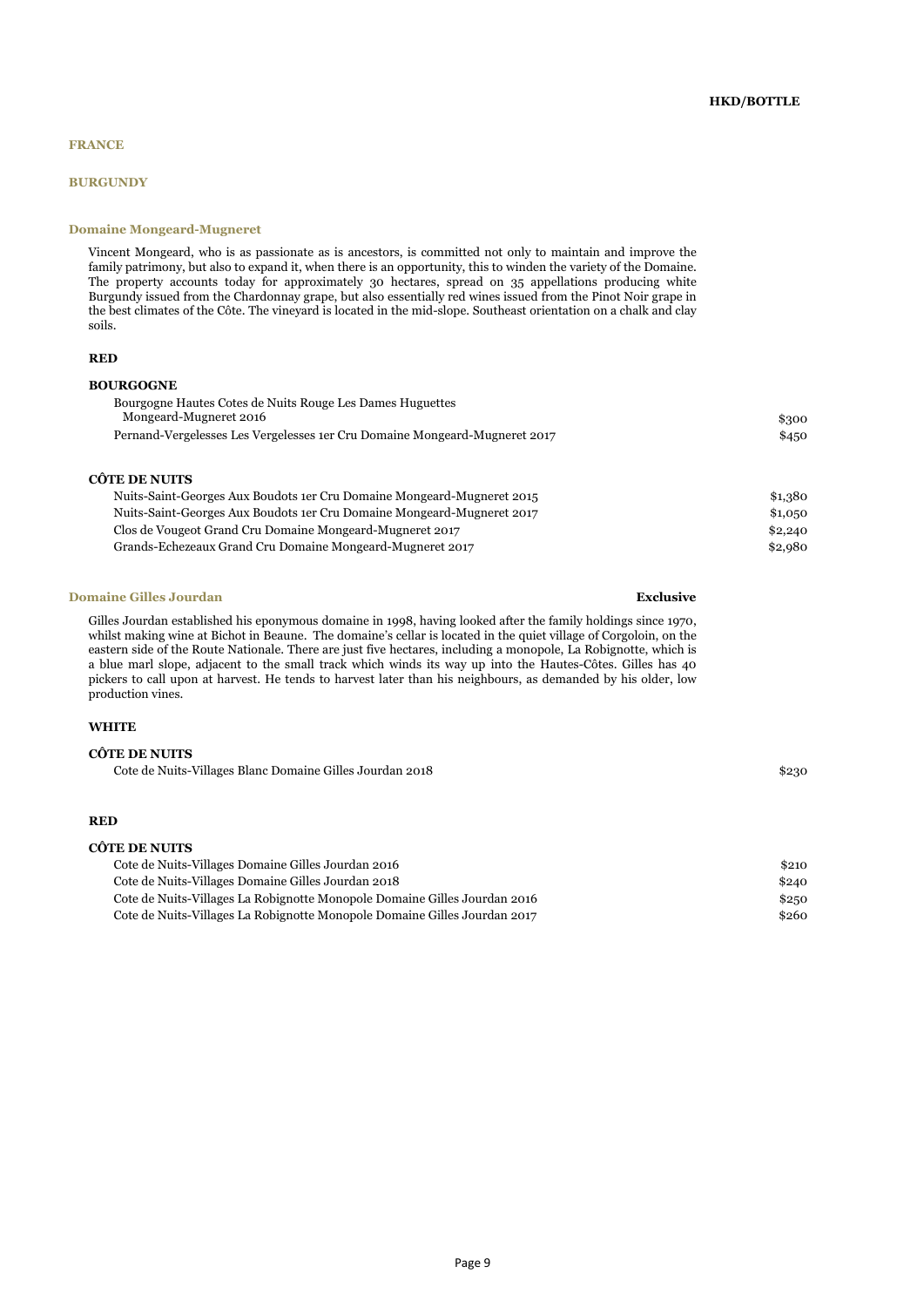## **BURGUNDY**

#### **Domaine Jean-Baptiste Boudier Exclusive**

Jean-Baptiste contacted us directly, looking for an agent for the Hong Kong market. This exciting domaine shows that genuine greatness can be achieved in humble terroirs when ambition is combined with compassionate intelligence, hard work, and perseverance.

Jean-Baptiste is a young winemaker, with a Diplome National d'Oenologie, who is breaking away from the family estate. He is based in Pernand-Vergelesses, and has 11 appellations in his range and over 6 hectares of vines. He is the fifth generation of winemakers in his family. His first solo vintage was in 2015. Jean-Baptiste is a modern young winemaker in that he has extensive cellar experience, including in Bordeaux, the Roussillon, the Rhone Valley, and New Zealand.

#### **WHITE**

**CÔTE DE BEAUNE**

| <u>Coled De Beauti</u>                                                      |         |
|-----------------------------------------------------------------------------|---------|
| Corton-Charlemagne Grand Cru "Le Corton" Domaine Jean-Baptiste Boudier 2018 | \$1,450 |
|                                                                             |         |
|                                                                             |         |
|                                                                             |         |
|                                                                             |         |
| <b>RED</b>                                                                  |         |
|                                                                             |         |
| CÔTE DE BEAUNE                                                              |         |
| Savigny-Les-Beaune Ez Connardises Domaine Jean-Baptiste Boudier 2019        | \$250   |
| Aloxe-Corton Les Combes Domaine Jean-Baptiste Boudier 2018                  | \$290   |
| Aloxe-Corton Les Combes Domaine Jean-Baptiste Boudier 2019                  | \$290   |
|                                                                             |         |
|                                                                             |         |

### **PERNAND-VERGELESSES**

Pernand-Vergelesses Rouge 1er Cru Les Fichots Domaine Jean-Baptiste Boudier 2019 \$290

#### **Domaine Cyrot-Buthiau Exclusive**

**CÔTE DE BEAUNE**

Marc-Emmanuel and Olivier Cyrot are the fourth winemaking generation of this family domaine. They own six hectares of vines across Pommard, Volnay, Santenay and Maranges. The cellars of Domaine Cyrot-Buthiau are dug into the side of a rocky escarpment, beside Pommard 1er Cru les Arvelets, the final wine below. The wines are harvested by hand, de-stemmed and cold-macerated before fermentation.

#### **RED**

| COTE DE BEAUNE                     |       |
|------------------------------------|-------|
| Pommard Domaine Cyrot-Buthiau 2019 | \$320 |
| Volnay Domaine Cyrot-Buthiau 2013  | \$310 |
| Volnay Domaine Cyrot-Buthiau 2017  | \$340 |
| Volnav Domaine Cvrot-Buthiau 2018  | \$340 |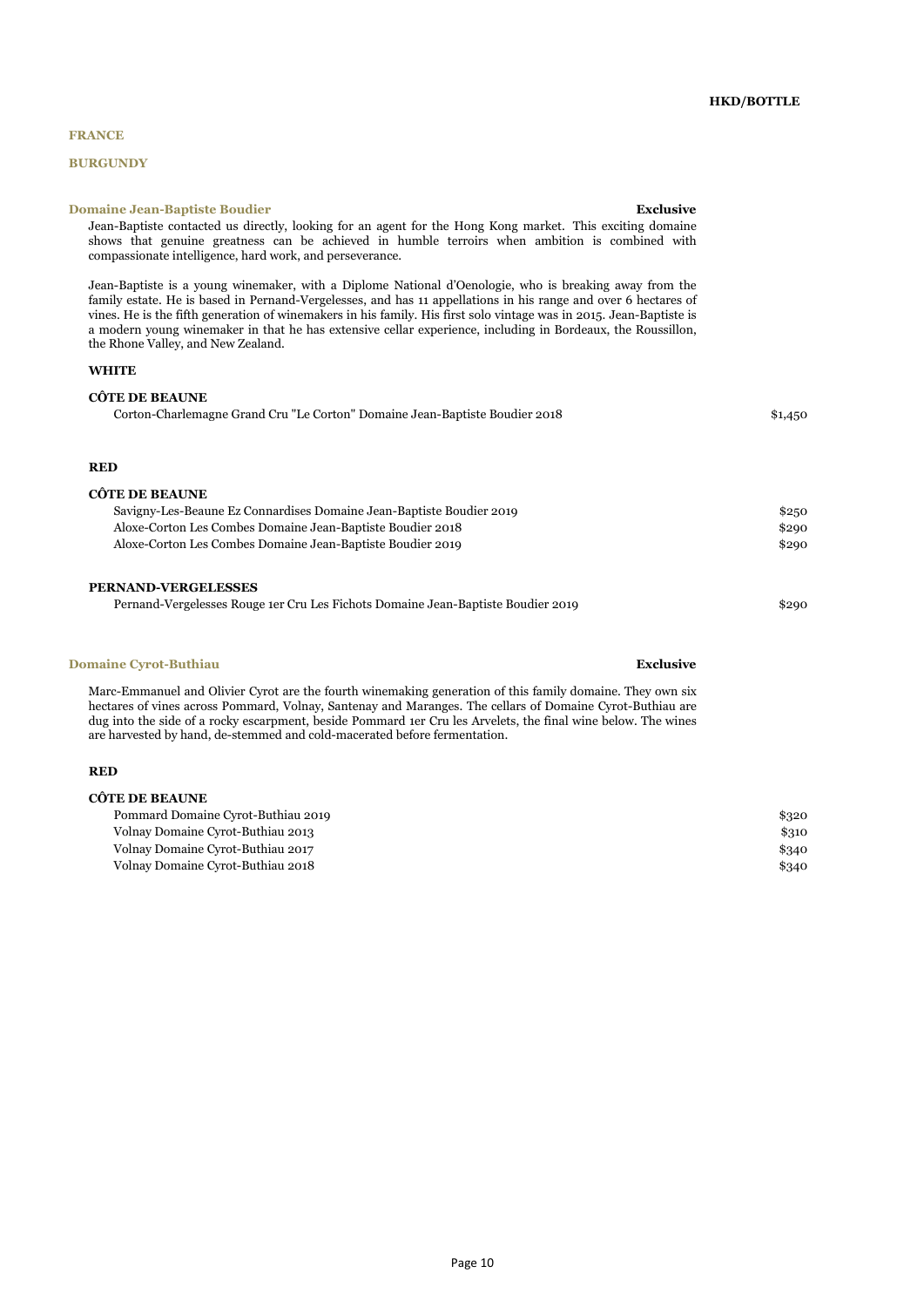### **BURGUNDY**

### **Domaine Michel Gaunoux Exclusive**

## **HKD/BOTTLE**

Domaine Michel Gaunoux was founded by Alexandre Gaunoux in 1875, and has been owned and managed by the family since then. The name of the estate is a tribute to Michel Gaunoux who passed in 1984. The domaine is now managed by his children with the support of his wife, in maintaining the traditions of the family. The estate has vineyards in three appellations: Corton, Pommard and Beaune. Deep and rich in style, they are one of the typical examples of red Burgundy – in terms of balance, and concentration they are rivalled by very few in the Côte. It doesn't release En Primeur, only when the wine is finished, bottled, and settled.

Domaine Michel Gaunoux is a traditional producer in its viticulture and winemaking process. Winemaker Alexandre Gaunoux, the son of Michel, has not changed his winemaking, which his father and grandfather taught. Combined with over 140 years of expertise and intelligence. Alexandre keeps the traditions and respects the terroir. This is the philosophy of the family.

## **RED**

#### **BOURGOGNE**

| Bourgogne Rouge Domaine Michel Gaunoux 2017 | \$320 |
|---------------------------------------------|-------|
| Bourgogne Rouge Domaine Michel Gaunoux 2018 | \$320 |

## **CÔTE DE BEAUNE**

| Beaune Domaine Michel Gaunoux 2008          | \$470 |
|---------------------------------------------|-------|
| Beaune Domaine Michel Gaunoux 2018          | \$400 |
| Corton Renardes Domaine Michel Gaunoux 2007 | \$980 |
| Corton Renardes Domaine Michel Gaunoux 2011 | \$990 |
| Corton Renardes Domaine Michel Gaunoux 2016 | \$970 |
| Corton Renardes Domaine Michel Gaunoux 2017 | \$920 |
| Corton Renardes Domaine Michel Gaunoux 2018 | \$900 |
|                                             |       |
| <b>POMMARD</b>                              |       |

| Pommard Les Rugiens Bas 1er Cru Domaine Michel Gaunoux 2007 | \$960   |
|-------------------------------------------------------------|---------|
| Pommard Les Rugiens Bas 1er Cru Domaine Michel Gaunoux 2014 | \$930   |
| Pommard Les Rugiens Bas 1er Cru Domaine Michel Gaunoux 2017 | \$950   |
| Pommard Les Rugiens Bas 1er Cru Domaine Michel Gaunoux 2018 | \$920   |
| Pommard Grands Epenots 1er Cru Domaine Michel Gaunoux 1997  | \$1,330 |
| Pommard Grands Epenots 1er Cru Domaine Michel Gaunoux 2007  | \$960   |
| Pommard Grands Epenots 1er Cru Domaine Michel Gaunoux 2014  | \$930   |
| Pommard Grands Epenots 1er Cru Domaine Michel Gaunoux 2017  | \$950   |
| Pommard Grands Epenots 1er Cru Domaine Michel Gaunoux 2018  | \$920   |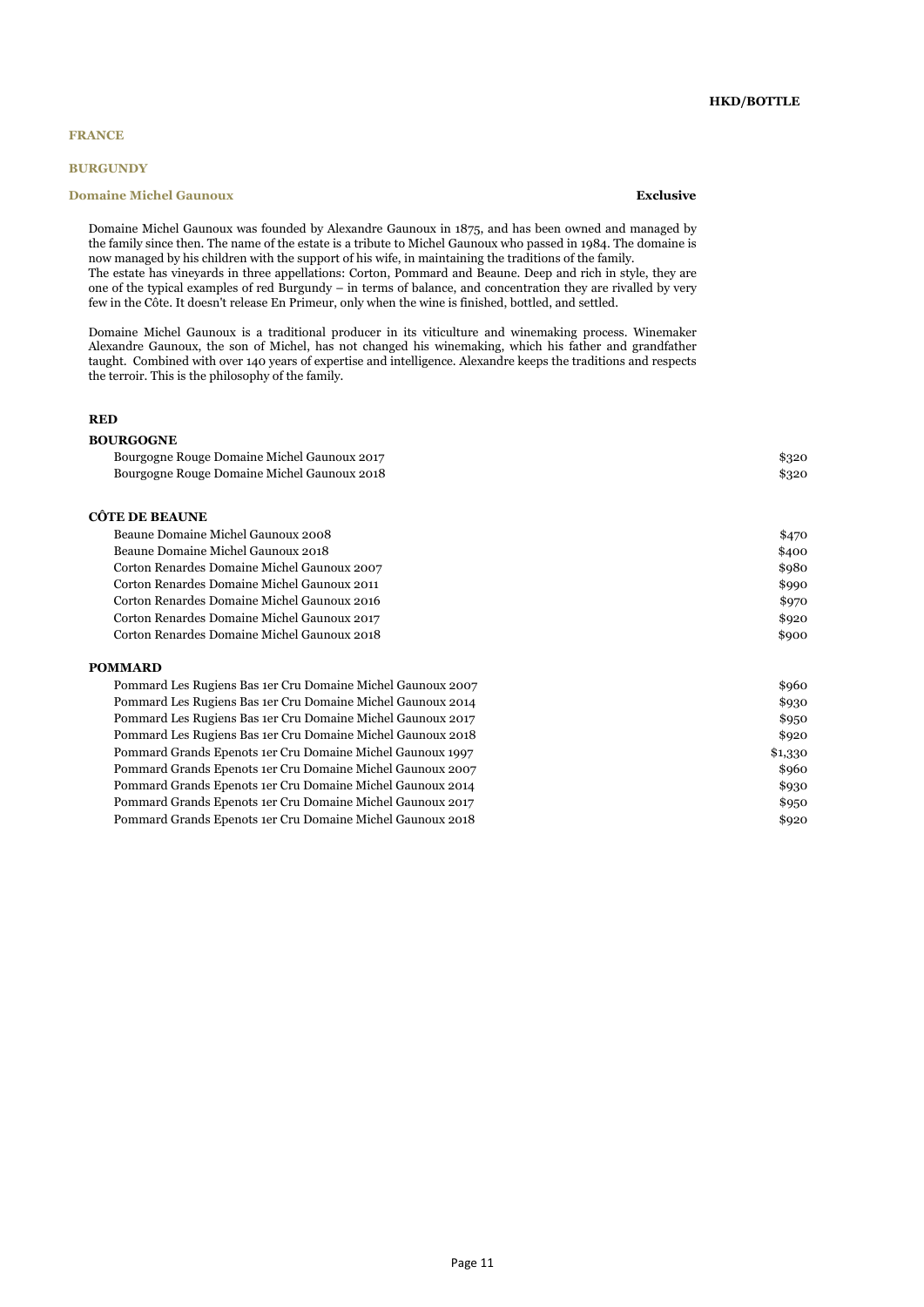## **HKD/BOTTLE**

## **FRANCE**

### **BURGUNDY**

#### **Domaine François Carillon**

François Carillon began working with his father Louis Carillon in 1988. Fascinated, from the outset, by the vines and their environment, the vineyard became François' main focus and remains paramount today, providing optimal ingredients in the cellar. A viticulturalist of the highest quality, he believes passionately that the quality of wine is determined in the vineyard.

The 6.5 hectares currently in production are farmed to lutte integrée principles; that is organically, but with the option to treat the vines if the circumstances demand it. The estate currently spans Chassagne-Montrachet Premiers Crus, Puligny Premiers Crus Village Puligny Montrachet and generic Bourgogne. François dismisses his work in the cellar as "traditional" – it's impeccable, the use of oak perfectly balanced.

### **WHITE**

| <b>BOURGOGNE</b>                                                          |       |
|---------------------------------------------------------------------------|-------|
| Bourgogne Chardonnay Le Vieux Clos Domaine Francois Carillon 2016         | \$260 |
| Bourgogne Chardonnay Le Vieux Clos Domaine Francois Carillon 2018         | \$280 |
| <b>SAINT-ROMAIN</b>                                                       |       |
| Saint-Romain Combe Bazin Domaine Francois Carillon 2019                   | \$330 |
| <b>CÔTE DE BEAUNE</b>                                                     |       |
| Monthelie Blanc Domaine Francois Carillon 2019                            | \$330 |
| Savigny-Les-Beaune Domaine Francois Carillon 2019                         | \$370 |
| <b>SAINT-AUBIN</b>                                                        |       |
| Saint-Aubin Les Castets 1er Cru Domaine Francois Carillon 2019            | \$520 |
| <b>PULIGNY-MONTRACHET</b>                                                 |       |
| Puligny-Montrachet Domaine Francois Carillon 2018                         | \$540 |
| Puligny-Montrachet Domaine Francois Carillon 2019                         | \$590 |
| <b>RED</b>                                                                |       |
| <b>CÔTE DE BEAUNE</b>                                                     |       |
| Monthelie Rouge Domaine Francois Carillon 2019                            | \$310 |
| <b>SAINT-AUBIN</b>                                                        |       |
| Saint-Aubin Rouge Les Pitangerets 1 er Cru Domaine Francois Carillon 2018 | \$380 |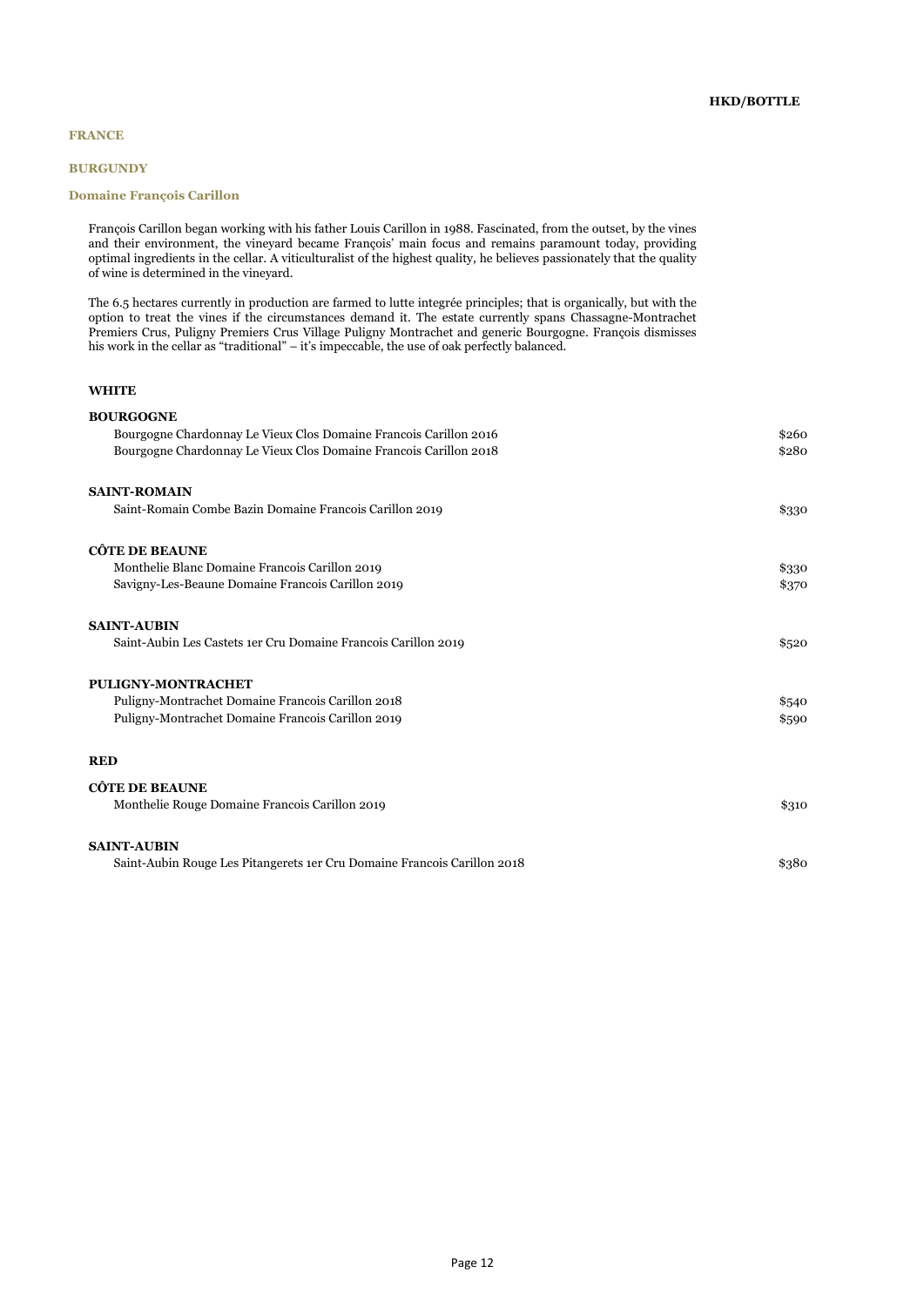## **BURGUNDY**

### **Domaine Justin Girardin Exclusive Exclusive Exclusive Exclusive**

Domaine Justin Girardin is a 17 hectare estate, based in Santenay, with holdings stretching north to Pommard and Savigny. The Girardin family traces its Burgundian roots back to 1570, with Justin Girardin being the 13th generation. Following studies in Beaune and Bordeaux, and a vintage in Tasmania, Justin returned to the domaine in 2010. He worked alongside his parents, Valérie and Jacques, who had bought the domaine from his uncle, Vincent Girardin, at the same time as Vincent shifted his focus to Meursault.

### **WHITE**

#### **SANTENAY**

Santenay Blanc Les Terrasses de Bievaux Justin Girardin 2020 \$190

#### **RED**

#### **SANTENAY**

| Santenay Beauregard 1er Cru Domaine Justin Girardin 2019    | \$240 |
|-------------------------------------------------------------|-------|
| Santenay Clos Rousseau 1er Cru Domaine Justin Girardin 2019 | \$240 |
| Santenay La Maladiere 1er Cru Domaine Justin Girardin 2019  | \$240 |
| Pommard Domaine Justin Girardin 2019                        | \$340 |
|                                                             |       |

#### **Domaine des Varoilles Exclusive Exclusive Exclusive Exclusive Exclusive Exclusive Exclusive Exclusive Exclusive**

The arrival of Gilbert Hammel in 1990 marked a turning point for the Domaine. Gilbert, of Swiss descent, has made Domaine des Varoilles a go-to producer of a succulent, rounded and supremely approachable style of Gevrey-Chambertin. The Varoilles holdings include two very special premiers crus monopoles, La Romanée and Clos des Varoilles. monopole indicating that the vineyards are in the sole property of the Domaine. In fact, the name Domaine des Varoilles comes, originally, from a premier cru monopole first planted in the 12th century.Domaine des Varoilles combines a number of spectacular vineyards from village to grand cru level.

#### **RED**

## **CHARMES-CHAMBERTIN**

Gevrey-Chambertin La Romanee 1er Cru Monopole Domaine des Varoilles 2017 \$600

#### **Domaine Labruyère Exclusive**

Domaine Labruyère is the oldest estate in Moulin-à-Vent, dating back to 1850. The original ten hectares have been added to over the years. The most significant acquisition was that of Le Clos du Moulin-à-Vent, the appellation's only monopole, situated beside the iconic windmill. Since 2008, the property has been run by Edouard Labruyère, the seventh generation. Edouard grew up here and now works alongside winemaker Nadine Gublin and cellar master Michel Rovere. Five wines make up the core of the domaine: Coeur de Terroir, Champ de Cour (arguably one of the greatest terroirs of Beaujolais and the only one to be 100% wholebunch vinified), Le Carquelin and Le Clos du Moulin-à-Vent, with a new addition last year, a regional Bourgogne Gamay.

#### **RED**

## **MOULIN-À-VENT**

| Moulin-a-Vent Coeur de Terroir Vieilles Vignes Domaine Labruyere 2018 | \$180 |
|-----------------------------------------------------------------------|-------|
| Moulin-a-Vent Champ de Cour Domaine Labruyere 2018                    | \$220 |
| Moulin-a-Vent Le Carquelin Domaine Labruvere 2018                     | \$255 |
| Moulin-a-Vent Clos du Moulin-a-Vent Monopole Domaine Labruyere 2017   | \$400 |
| Moulin-a-Vent Clos du Moulin-a-Vent Monopole Domaine Labruyere 2018   | \$395 |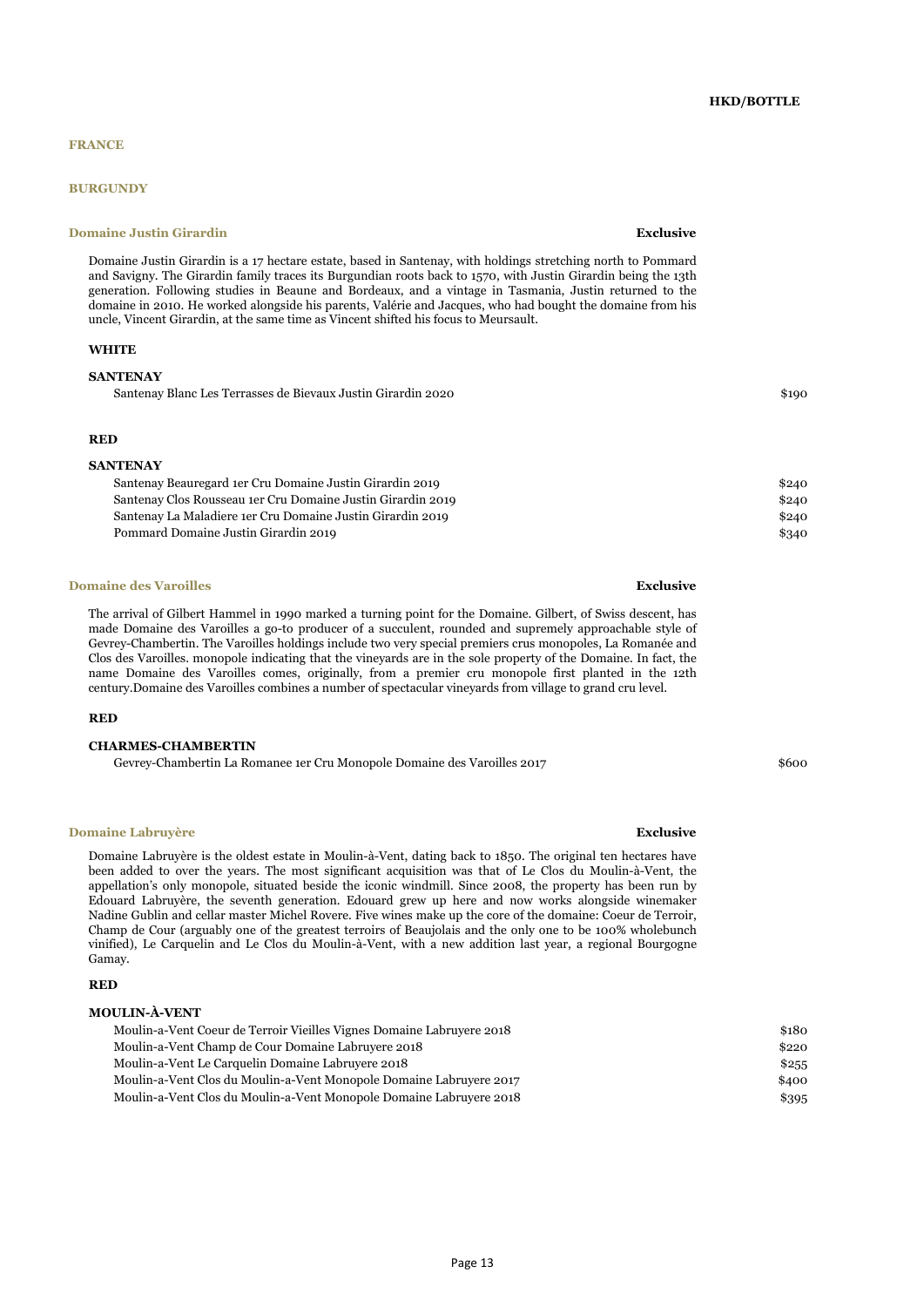## **HKD/BOTTLE**

## **FRANCE**

## **LOIRE VALLEY**

## **WHITE**

Sancerre Domaine Tissier 2020 \$140 Sancerre Domaine de la Grande Maison Chaumeau-Balland 2020 \$150

## **RHÔNE**

#### **Tardieu-Laurent Exclusive Exclusive Exclusive Exclusive Exclusive Exclusive Exclusive**

Michel Tardieu is a micro négociant-éleveur, based in Lourmarin, Provence, producing wines from the Northern and Southern Rhone. He and his oenologist son Bastien buy wines in their raw, fermented state. Top quality ingredients are essential and critical to Michel's and Bastien's work is the building of long-term, mutually beneficial relationships with a network of producers, who own specific, top quality parcels, almost always of lowyielding old vines. They know by heart both the vineyards and the specific parcels within, which are of interest to them. The resulting wines generally undergo malolactic fermentation overseen by Michel and Bastien as are both the maturation and the blending. The naturally-restricted volumes result in increased complexity and intensity - world-class wines which thoroughly deserve their international acclaim.

#### **WHITE**

| Cotes-du-Rhone Blanc Les Becs Fins Tardieu-Laurent 2017        | \$125 |
|----------------------------------------------------------------|-------|
| Cotes-du-Rhone Blanc les Becs fins Tardieu-Laurent 2020        | \$120 |
| Cotes-du-Rhone Blanc Guy Louis Tardieu-Laurent 2017            | \$150 |
| Hermitage Blanc Tardieu-Laurent 2016                           | \$450 |
| Chateauneuf-du-Pape Blanc Vieilles Vignes Tardieu-Laurent 2017 | \$350 |
|                                                                |       |

## **RED**

| Crozes-Hermitage Vieilles Vignes Tardieu-Laurent 2018          | \$270 |
|----------------------------------------------------------------|-------|
| Cote-Rotie Tardieu-Laurent 2009                                | \$752 |
| Saint-Joseph Vieilles Vignes Tardieu-Laurent 2016              | \$260 |
| Saint-Joseph Vieilles Vignes Tardieu-Laurent 2017              | \$280 |
| Hermitage Tardieu-Laurent 2014                                 | \$550 |
| Cornas Coteaux Tardieu-Laurent 2014                            | \$250 |
| Cornas Vieilles Vignes Tardieu-Laurent 2016                    | \$400 |
| Cotes-du-Rhone Guy Louis Tardieu-Laurent 2016                  | \$184 |
| Cotes-du-Rhone Guy Louis Tardieu-Laurent 2017                  | \$190 |
| Cotes-du-Rhone Les Becs Fins Tardieu-Laurent 2020              | \$140 |
| Cotes-du-Rhone Les Becs Fins Tardieu-Laurent 2019              | \$140 |
| Hermitage Tardieu-Laurent 2017                                 | \$550 |
| Gigondas Vieilles Vignes Tardieu-Laurent 2016                  | \$260 |
| Vacqueyras Vieilles Vignes Tardieu-Laurent 2017                | \$260 |
| Chateauneuf-du-Pape Cuvee Speciale Tardieu-Laurent 2017        | \$370 |
| Chateauneuf-du-Pape Cuvee Speciale Tardieu-Laurent 2007 Magnum | \$990 |
| Chateauneuf-du-Pape Cuvee Speciale Tardieu-Laurent 2018        | \$370 |
| Chateauneuf-du-Pape Vieilles Vignes Tardieu-Laurent 2013       | \$425 |
| Chateauneuf-du-Pape Vieilles Vignes Tardieu-Laurent 2017       | \$420 |
| Chateauneuf-du-Pape Vieilles Vignes Tardieu-Laurent 2018       | \$440 |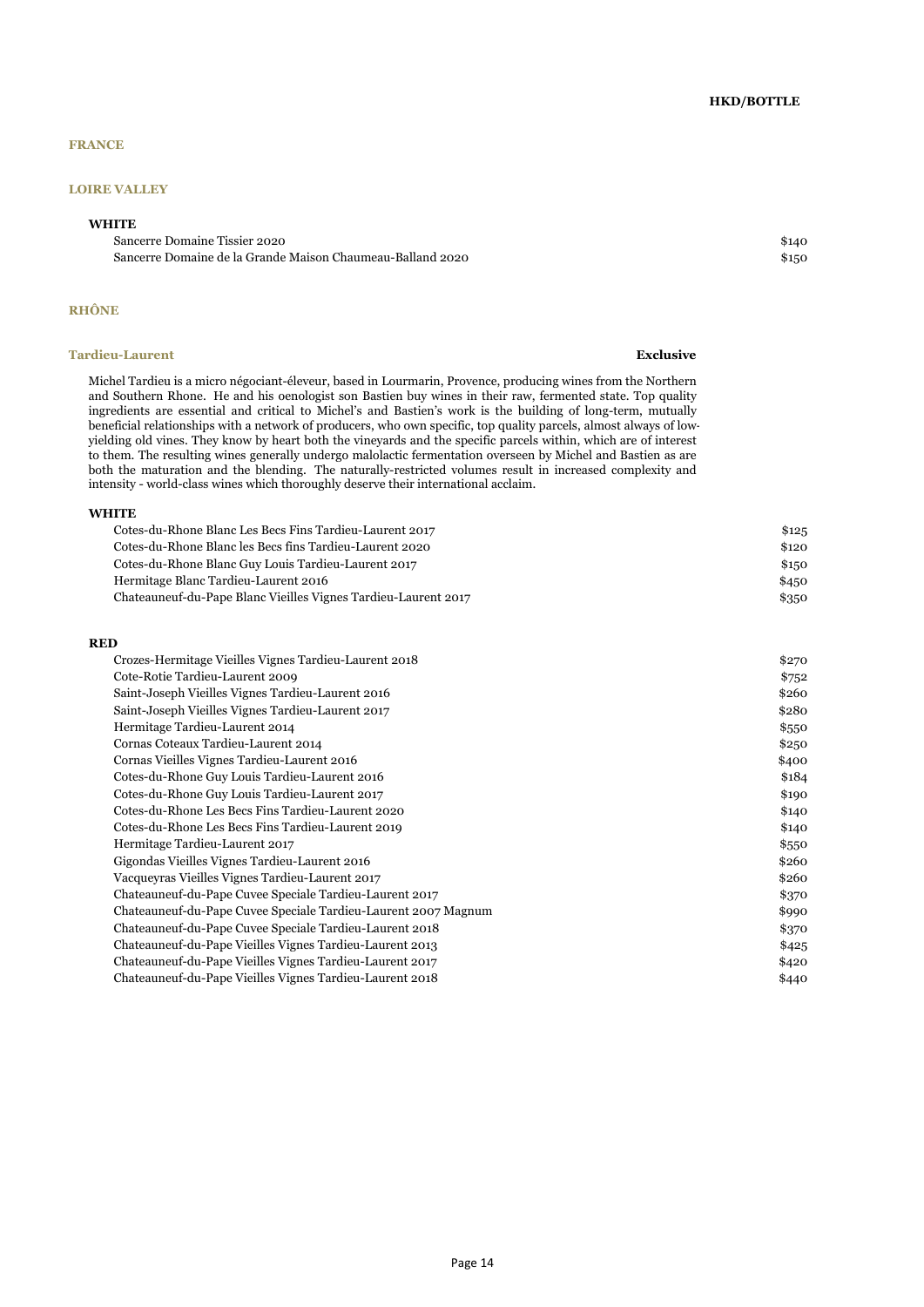## **RHÔNE**

**WHITE**

## **Domaine Gourt de Mautens Exclusive**

Several generations of Jérôme Bressy's family had cultivated vines here but sold their grapes to the local cooperative. In 1989, Jérôme's father Yves made a life-changing step, converting his vineyard holdings to organic farming - a massive investment given that he would continue selling to the co-op, with no premium. His extraordinary prescience delivered a healthy, balanced vineyard to Jérôme, the first member of this family of viticulturists to study winemaking.

The winery is now certified organic and biodynamic. Jérôme is very particular about his wines' style and, with changes to the appellation laws, his vision was at odds with the prescribed varietals allowed. Faced with turning his back on his own style or accepting he could not have Rasteau emblazoned on his labels, he elected the latter course. The wines come from within Rasteau but are declassified in order to accommodate his preferred blends.

| Domaine Gourt de Mautens Blanc IGP Vaucluse 2016          | \$490 |
|-----------------------------------------------------------|-------|
| Domaine Gourt de Mautens Blanc IGP Vaucluse 2017          | \$560 |
| <b>RED</b>                                                |       |
| Domaine Gourt de Mautens Rouge IGP Vaucluse 2014          | \$460 |
| <b>OTHER RHÔNE WHITE</b>                                  |       |
| Muscat de Beaumes-de-Venise Domaine de Coyeux 2009 Halves | \$95  |
| Muscat de Beaumes-de-Venise Domaine de Coyeux 2009        | \$180 |
| <b>OTHER RHÔNE RED</b>                                    |       |
| Cotes-du-Rhone Vignobles Gonnet 2019                      | \$110 |
| Chateauneuf-du-Pape Cuvee Tradition Vignobles Gonnet 2017 | \$260 |

Chateauneuf-du-Pape Cuvee Tradition Vignobles Gonnet 2018 \$270

## **HKD/BOTTLE**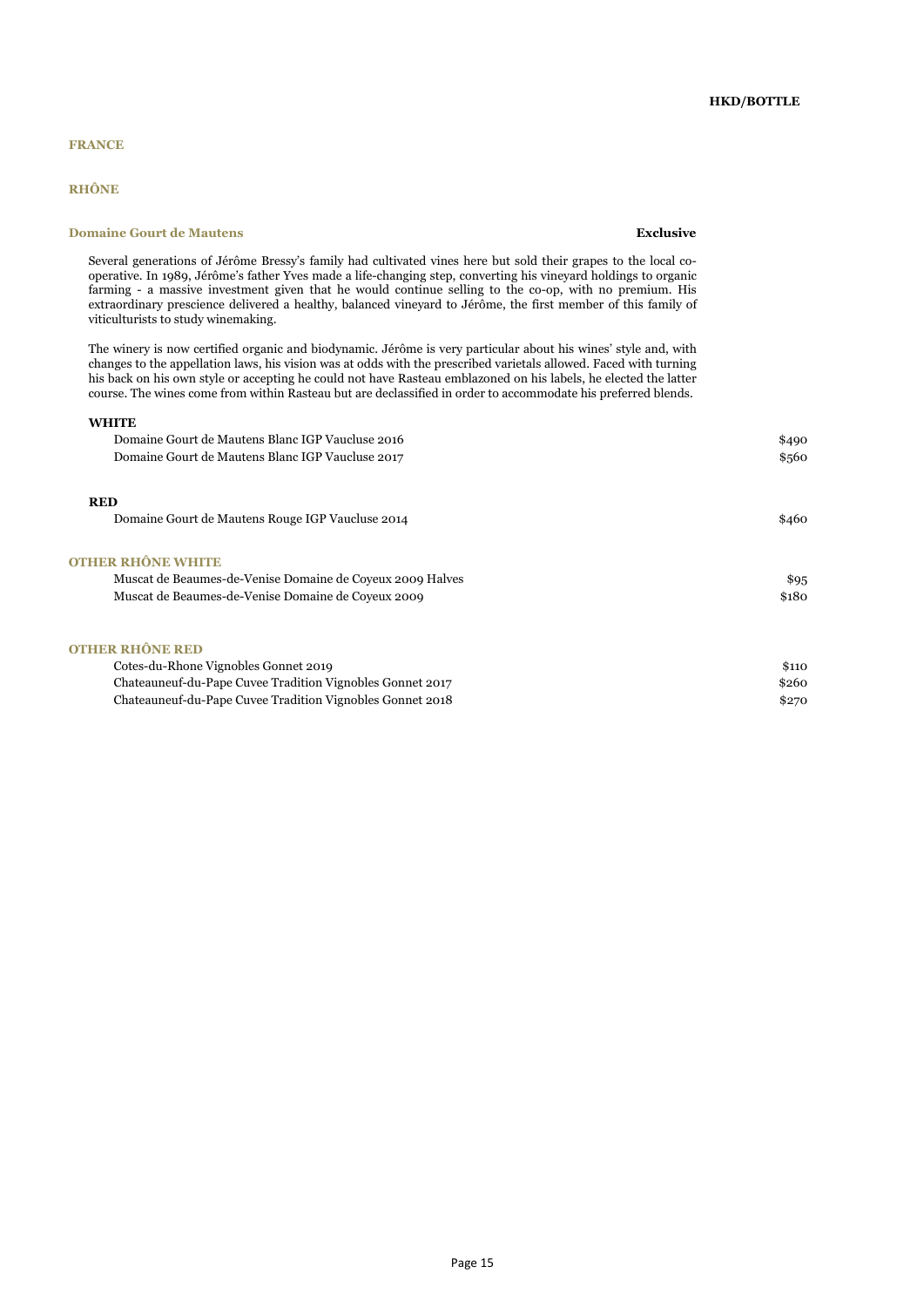## **REGIONAL FRANCE**

## **JURA**

## **Domaine du Pelican Exclusive**

## **HKD/BOTTLE**

Since its birth in Montigny-lès-Arsures in 2012, Domaine du Pélican has rapidly established itself as one of Jura's leading lights, producing exceptional biodynamic wines that mix finesse with thrilling Jurassien character. The project was born in Taillevent Paris where Guillaume d'Angerville, proprietor of the great Volnay estate Marquis d'Angerville, was served blind a bottle of Jura Chardonnay from the 2005 vintage. Struck by its quality, Guillaume was taken a back to discover the wine was not from Meursault, let alone anywhere in the Côte d'Or.

## **WHITE**

| \$320<br>\$320<br>\$680 |
|-------------------------|
|                         |
|                         |
|                         |
| \$790                   |
| \$320                   |
| \$290                   |
| \$320                   |
| \$280                   |
| \$300                   |
|                         |
|                         |

## **RED**

| Arbois Pinot Noir Clos St-Laurent Domaine du Pelican 2019 | \$280 |
|-----------------------------------------------------------|-------|
| Arbois Trois Cepages Domaine du Pelican 2017              | \$290 |
| Arbois Trois Cepages Domaine du Pelican 2018              | \$290 |
| Arbois Poulsard Domaine du Pelican 2018                   | \$295 |
| Arbois Poulsard Domaine du Pelican 2019                   | \$290 |
| Arbois Trousseau Berangers Domaine du Pelican 2019        | \$340 |

#### **FRENCH REGION WHITE**

| Mont de Joie Sauvignon Blanc Vin de France 2018     | \$100 |
|-----------------------------------------------------|-------|
| Chardonnay Les Grenadiers IGP Cotes de Thongue 2016 | \$100 |
| Gewurztraminer Cave de Cleebourg 2017               | \$124 |
| Roussette de Savoie La Devire Trosset Fabien 2017   | \$160 |

## **FRENCH REGION ROSE**

| \$110 |
|-------|
| \$120 |
| \$120 |
|       |

## **FRENCH REGION RED**

| La Brouette Rouge Celliers Jean d'Alibert IGP Pays d'Oc 2018               | \$80 |
|----------------------------------------------------------------------------|------|
| Syrah Cuvee La Jonction IGP Pays d'Oc 2015                                 | \$72 |
| Cabernet Sauvignon Domaine de Saissac IGP Pays d'Oc 2018                   | \$70 |
| Terre de Lumiere Grenache Syrah Celliers Jean d'Alibert IGP Pays d'Oc 2014 | \$75 |
| L'Ostal del Souquet Carignan Vieilles Vignes IGP Coteaux de Peyriac 2015   | \$90 |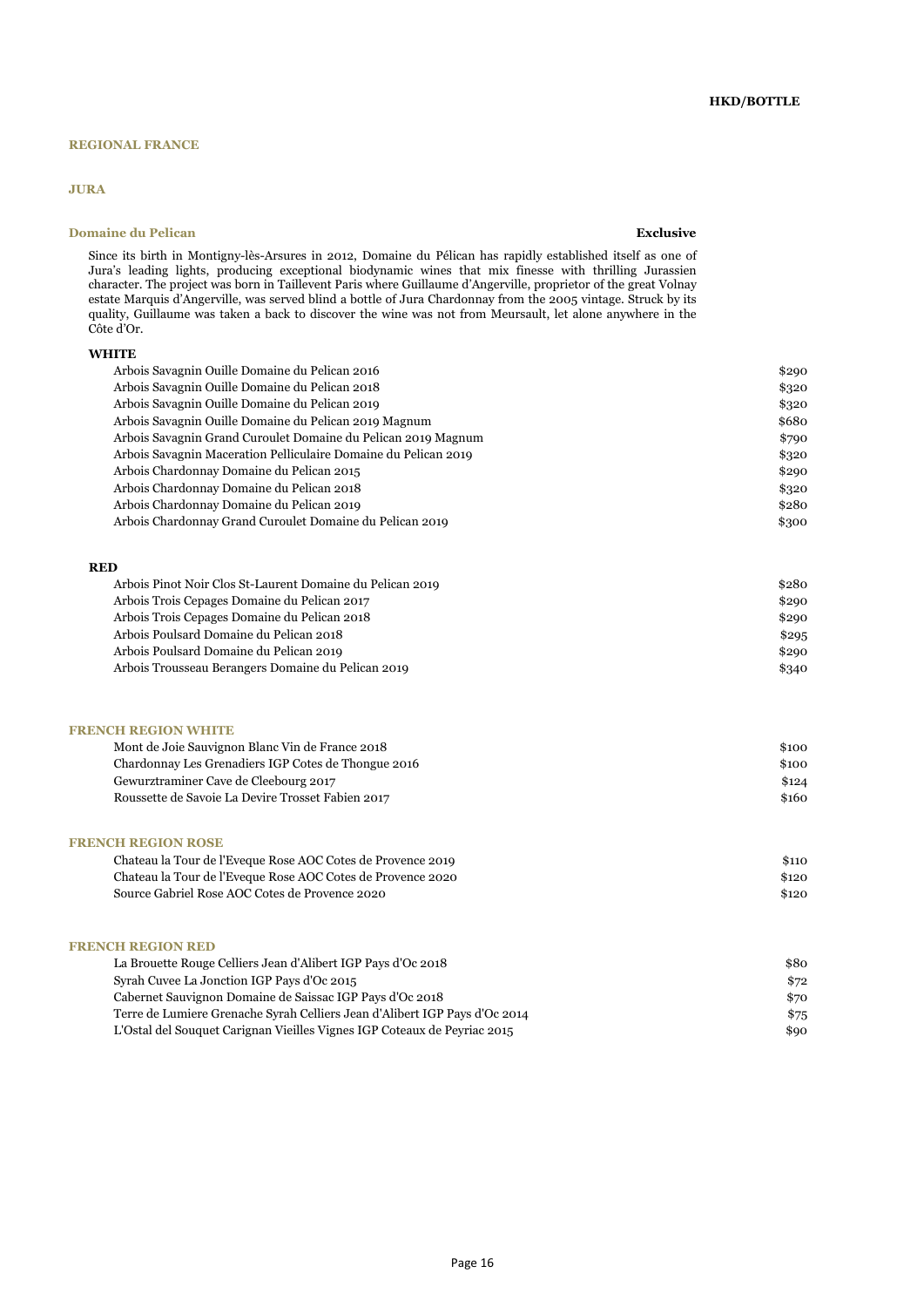## **HKD/BOTTLE**

## **ITALY**

### **COLLI ORIENTALI DEL FRIULI**

## **WHITE**

Pinot Grigio La Tunella 2020 \$130

## **RED**

Pinot Nero La Tunella 2014 \$127

## **VENETO**

#### **Cecilia Beretta Exclusive**

The Cecilia Beretta estate was founded in the 1980s, just to the east of the famous wine village of Valpolicella. It was named after the 17th century agronomist and poet Count Giuseppe Beretta, who built the beautiful Villa in Mizzole in the heart of the estate, now surrounded by vineyards. The local Pasqua family had owned the surrounding vineyards since the 1940s, but a renewed drive for quality and a concentration on modern oenological technologies became a priority in the 1980s with competition from the 'New World'; traditional winemaking countries like Italy were forced to up their game. Thus the quality-focused Cecilia Beretta winery was born. Today it is Carlo's daughter Cecilia (most appropriately named!) who is global ambassador for the Cecilia Beretta estate and wines.

## **SPARKLING**

| Prosecco Cecilia Beretta NV                                           | \$110 |
|-----------------------------------------------------------------------|-------|
| <b>WHITE</b>                                                          |       |
| Pinot Grigio Luna Cecilia Beretta 2020                                | \$100 |
| Soave Classico DOC Brognoligo Cecilia Beretta 2020                    | \$120 |
| <b>RED</b>                                                            |       |
| Soraie Veneto Rosso IGT Cecilia Beretta 2017                          | \$95  |
| Valpolicella Classico Superiore Terre di Cariano Cecilia Beretta 2016 | \$100 |
| Valpolicella Classico Superiore Terre di Cariano Cecilia Beretta 2017 | \$110 |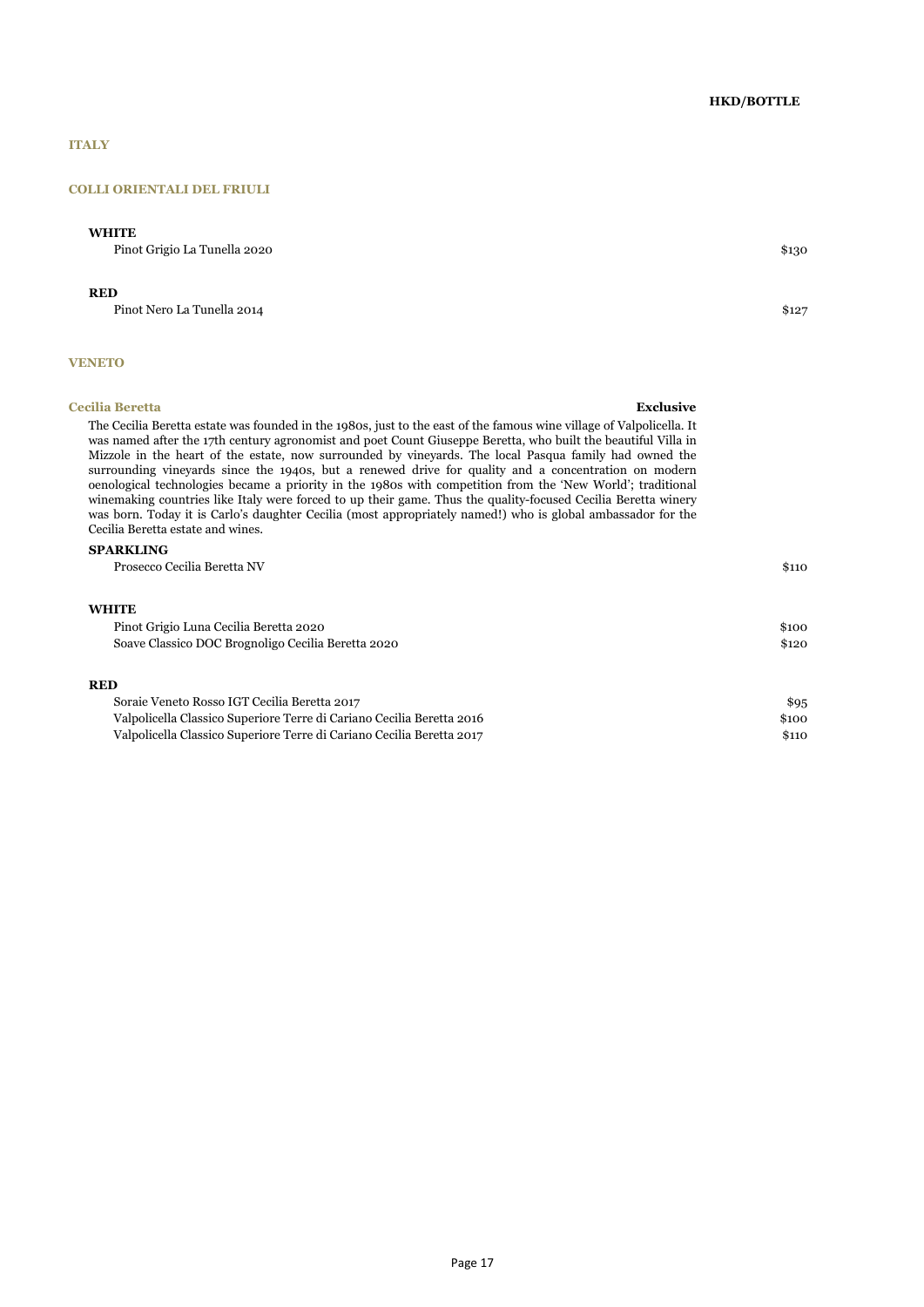### **PIEDMONT**

#### **Nervi**

The history of Azienda Vitivinicola Nervi dates back more than 100 years. Torre della Castelle, that still stands prominently above the town, was built to guard the vineyards. The Valferana vineyard, more about which below, can be traced back to 1242 in Gattinara's municipal deeds.

A series of seismic events has given the area of Gattinara a unique soil structure. 280 million years ago, volcanic rocks were created when the Valsesia super-volanco erupted. There are currently 28 hectares (ha) under vine, across four plots: Molsino, Valferana, Garavoglie and Casaccie. Pruning and harvesting at all sites is carried out by hand. Enrico Fileppo is the chief oenologist and has been with the winery since 1983. Roberto is now incredibly hands-on here, as one would expect.

#### **ROSE**

Il Rosato Az. Vitivinicola Nervi 2020 \$170

## **Giulia Negri Exclusive**

Young, charming, receptive and brimming with energy, Giulia Negri describes herself as 'Barologirl.' One of Piedmont's rising stars, Giulia is the most recent generation to take the reins of a family estate stretching back 150 years. She is keen to forge her own path, whilst observing other small, maverick producers from around the world, keen to glean knowledge and experiment.

Serradenari, the crest of Barolo, presents views over almost all of Barolo, the vines surrounded by prolific truffle forests. Giulia pays tribute to her beloved Burgundy, planting Chardonnay and Pinot Noir near the forest. Nebbiolo inhabits warmer, sandy soils producing Barolo which Giulia views as a work of art, a "flagship in the winemaking world". Her wines become more polished year on year whilst retaining an innate honesty.

#### **RED**

| Langhe Pinot Nero La Tartufaia Giulia Negri 2013 | \$185 |
|--------------------------------------------------|-------|
| Barbera d'Alba Giulia Negri 2014                 | \$175 |
| Barbera d'Alba Giulia Negri 2016                 | \$175 |
| Barbera d'Alba Giulia Negri 2018                 | \$180 |
| Barbera d'Alba Giulia Negri 2019                 | \$190 |
| Barolo La Tartufaia Giulia Negri 2017            | \$380 |
| Barolo Serradenari MeGA Giulia Negri 2017        | \$460 |
| Barolo La Delizia Giulia Negri 2013              | \$690 |
|                                                  |       |

## **OTHER PIEDMONT WHITE**

| Moscato d'Asti DOCG Fratelli Antonio e Raimondo 2018 | \$90  |
|------------------------------------------------------|-------|
| Gavi di Gavi Fratelli Antonio e Raimondo 2019        | \$130 |
| Gavi di Gavi Fratelli Antonio e Raimondo 2020        | \$130 |

Page 18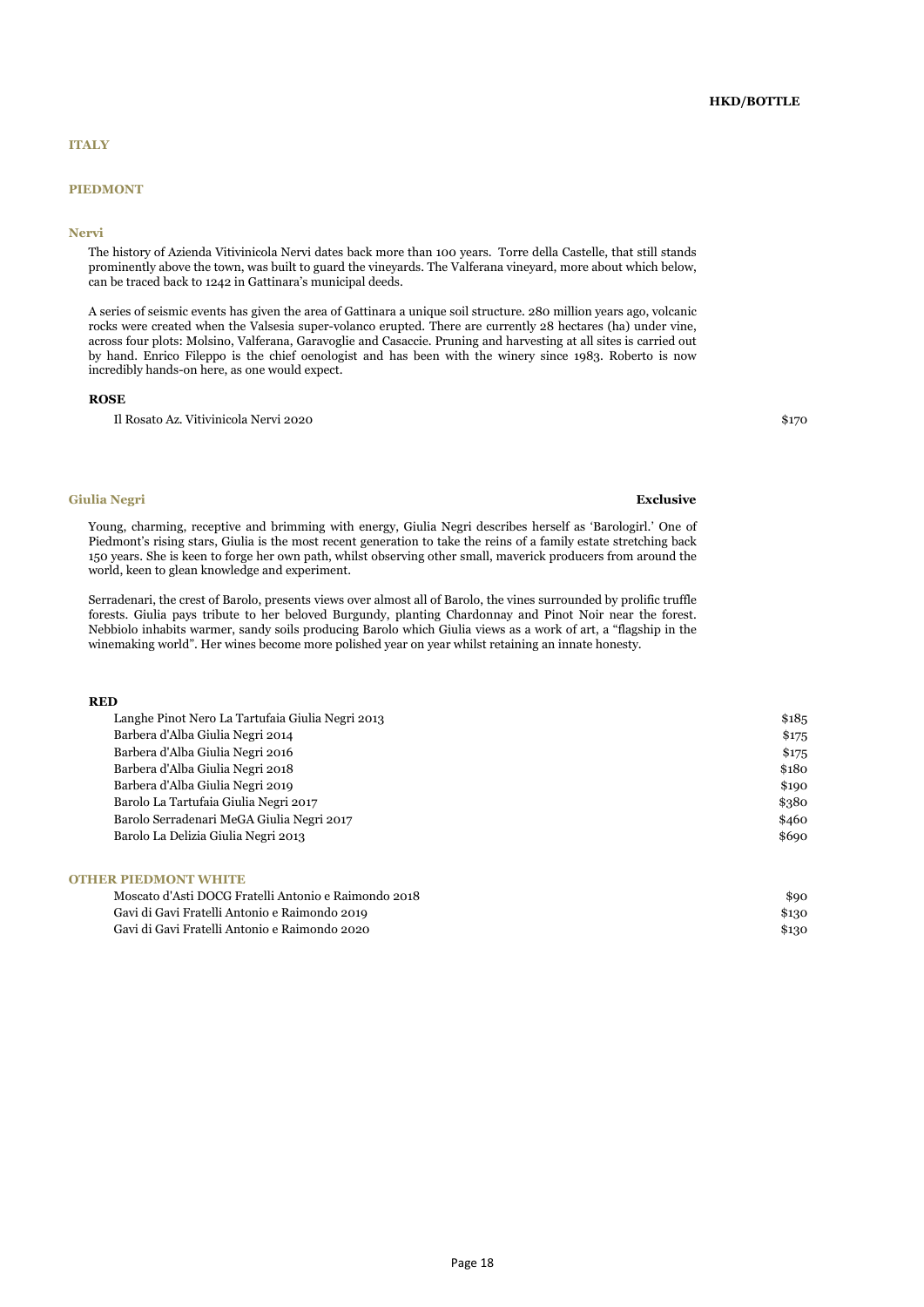## **TUSCANY**

## **Tenuta di Biserno**

It is impossible to separate the Biserno Estate from the man whose inspiration lies behind it, Marchese Lodovico Antinori, original founder of the Ornellaia estate.

Tenuta di Biserno is a 90-hectare estate situated in coastal western Tuscany, hidden amongst the hills of Bibbona in the Upper Maremma. The beautiful sweeping views across to the Tyrrhenian Sea, towards Corsica, are a constant reminder of its moderating coastal influence. The mineral rich soil of the Bibbona vineyards is planted exclusively, at Marchese Lodovico's behest, with well-suited Bordeaux varietals, producing three wines, Il Pino di Biserno, the eponymous Biserno and, very rarely, Lodovico.

## **WHITE**

| Occhione Campo di Sasso 2021               | \$195   |
|--------------------------------------------|---------|
| <b>ROSE</b>                                |         |
| Sof Campo di Sasso 2018                    | \$180   |
| Sof Campo di Sasso 2020                    | \$190   |
| <b>RED</b>                                 |         |
| Insoglio del Cinghiale Campo di Sasso 2015 | \$225   |
| Insoglio del Cinghiale Campo di Sasso 2018 | \$225   |
| Insoglio del Cinghiale Campo di Sasso 2019 | \$280   |
| Il Pino di Biserno Tenuta di Biserno 2018  | \$470   |
| Biserno Tenuta di Biserno 2011             | \$1,150 |
| Biserno Tenuta di Biserno 2011 Magnum      | \$2,100 |
| Biserno Tenuta di Biserno 2012             | \$1,150 |
| Biserno Tenuta di Biserno 2013             | \$1,150 |
| Biserno Tenuta di Biserno 2017             | \$1,180 |
| Lodovico Tenuta di Biserno 2017            | \$3,020 |
|                                            |         |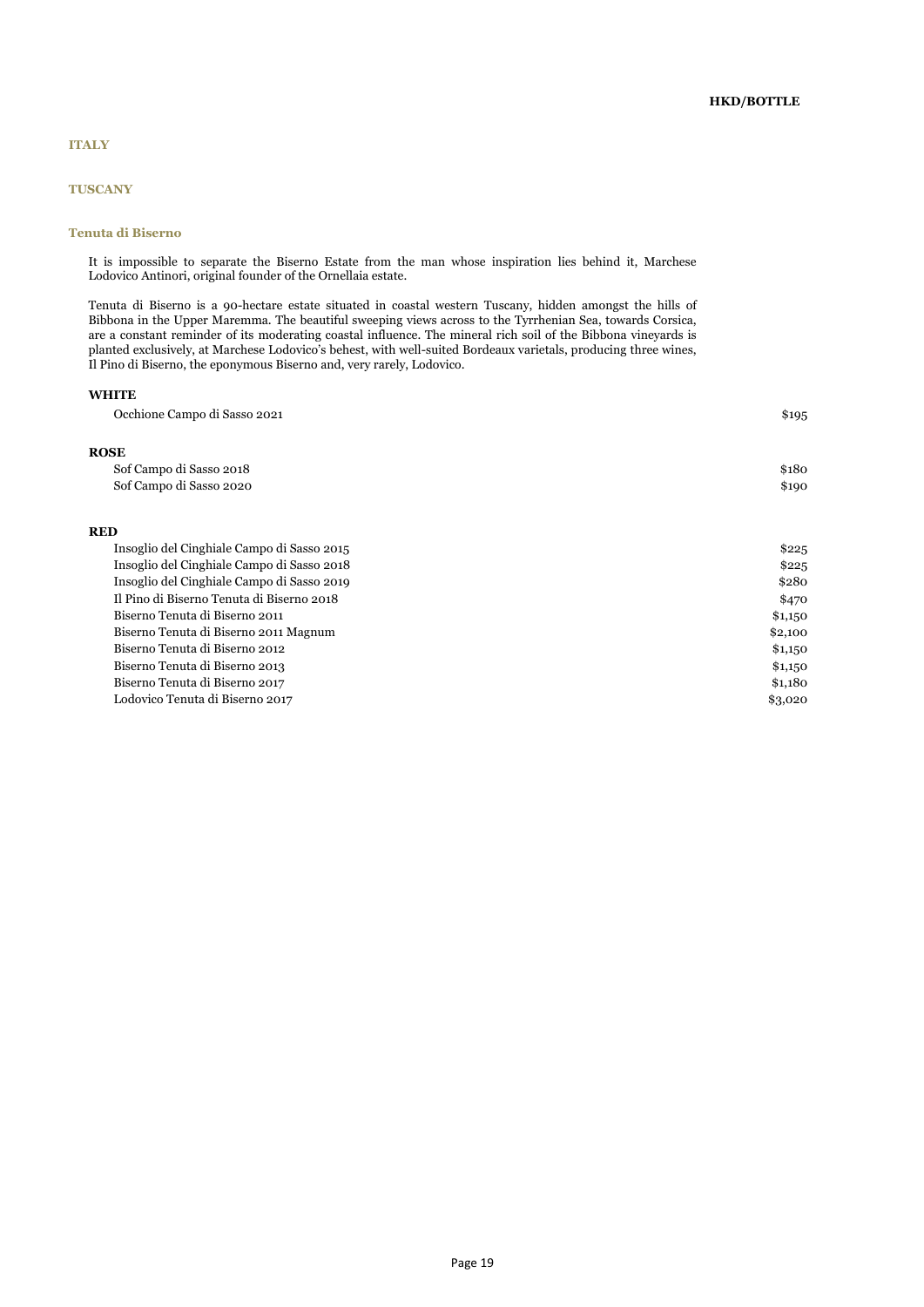## **TUSCANY**

## **Tenuta di Trinoro Exclusive**

Tenuta di Trinoro, in the south of Tuscany, is the brainchild of Andrea Franchetti. In his early years, Andrea had fallen in love with the wines and modus operandi of Bordeaux and there he learned of the importance of terroir. The understanding of Bordeaux which led him to start a vineyard from nothing but scrubby woodland in the Val d'Orcia, Southern Tuscany. There were no access roads and certainly no vines but that all seems to have had little bearing on Andrea's determination to produce wine on this site, from scratch, from Bordeaux varietals, in the main. Andrea knew instinctively that Trinoro would be a fabulous site both in its geographical positioning and in its soil, which is rich in marine deposits and, under his stewardship, so it has proved.

#### **RED**

| Le Cupole IGT Tenuta di Trinoro 2014        | \$300   |
|---------------------------------------------|---------|
| Le Cupole IGT Tenuta di Trinoro 2015        | \$330   |
| Le Cupole IGT Tenuta di Trinoro 2015 Magnum | \$620   |
| Le Cupole IGT Tenuta di Trinoro 2017 Magnum | \$660   |
| Trinoro Bianco Tenuta di Trinoro 2018       | \$430   |
| Tenaglia Tenuta di Trinoro 2014             | \$430   |
| Tenaglia Tenuta di Trinoro 2014 Magnum      | \$1,240 |
| Campo di Tenaglia Tenuta di Trinoro 2017    | \$550   |
| Camagi Tenuta di Trinoro 2014               | \$445   |
| Campo di Camagi Tenuta di Trinoro 2017      | \$570   |
| Campo di Magnacosta Tenuta di Trinoro 2017  | \$610   |
| Campo di Magnacosta Tenuta di Trinoro 2018  | \$690   |
| Magnacosta Tenuta di Trinoro 2013           | \$500   |
| Magnacosta Tenuta di Trinoro 2014           | \$550   |
| Magnacosta Tenuta di Trinoro 2013 Magnum    | \$1,150 |
| Magnacosta Tenuta di Trinoro 2014 Magnum    | \$1,100 |
| Palazzi Tenuta di Trinoro IGT 2011          | \$1,500 |
| Palazzi Tenuta di Trinoro IGT 2013          | \$1,490 |
| Palazzi Tenuta di Trinoro IGT 2014          | \$1,490 |
| Palazzi Tenuta di Trinoro IGT 2013 Magnum   | \$2,980 |
| Palazzi Tenuta di Trinoro IGT 2014 Magnum   | \$2,980 |
| Tenuta di Trinoro IGT 2017                  | \$1,490 |
| Tenuta di Trinoro IGT 2014 Magnum           | \$2,980 |
|                                             |         |

### **OTHER TUSCANY RED**

Chianti Classico Terre di Prenzano Vignamaggio 2017 *\$*140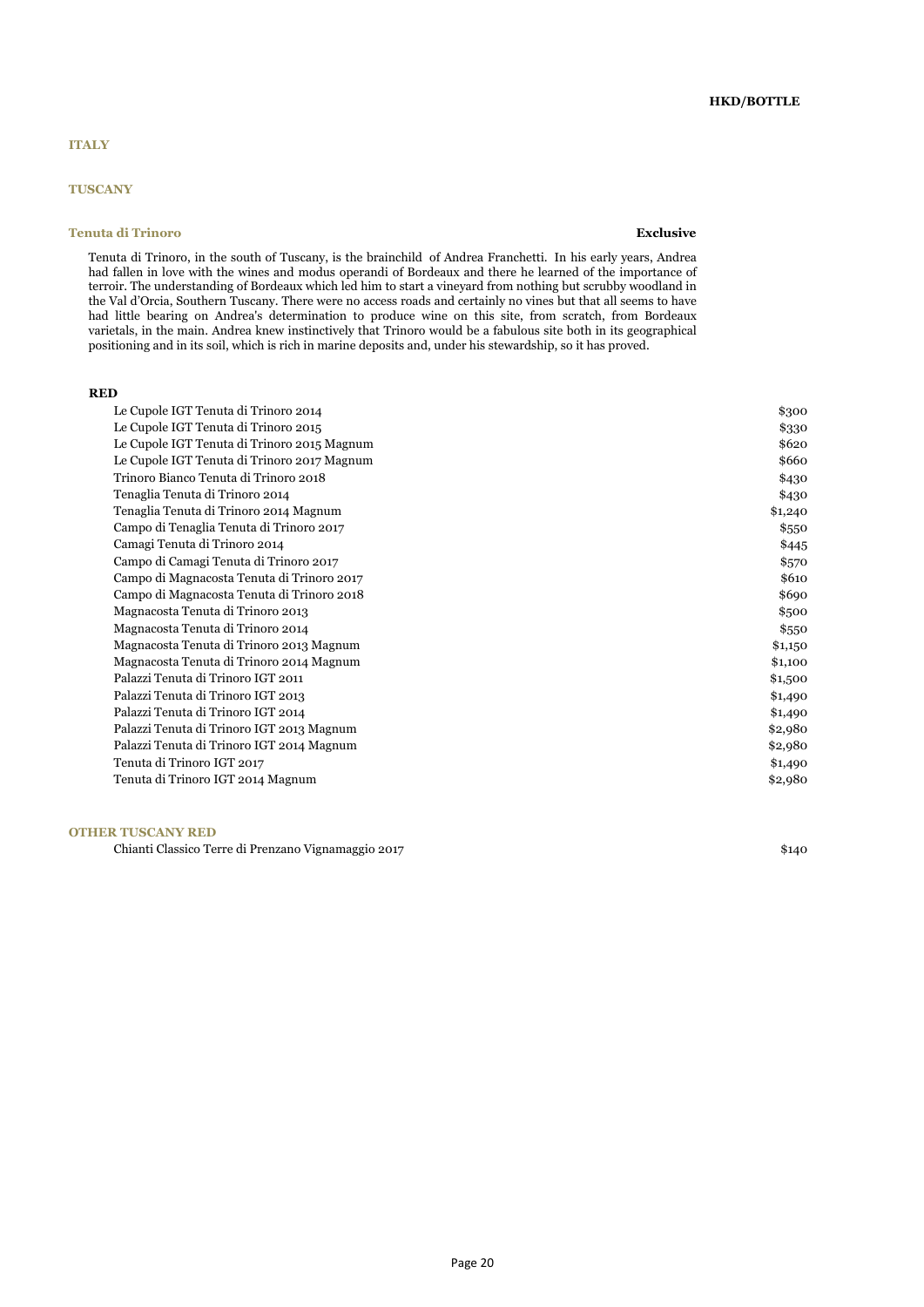## **TUSCANY**

#### **Ridolfi Exclusive**

The estate's history traces back to 1290. Three Ridolfi families stem from an ancient Tuscan lineage. One of these – the Ridolfi of Borgo – originated the Sienese branch called "dalla Contrada". That is the Ridolfi family that gives their name and crest to this estate in Montalcino.

The estate was bought in 2011 by Giuseppe Valter Peretti, owner of the Rocchetto estate in Larciano in Chianti, about twenty kilometres south of Pistoia. 2014 Gianni Maccari joined as winemaker after a long time (14 years) working at the esteemed Poggio di Sotto. He is now joined by his son Filippo who has just finished his winemaking and vineyard studies. 2021 this estate was named by the Gambero Rosso as one of Italy's "up and coming estates".

#### **RED**

| Rosso di Montalcino Ridolfi 2019                      | \$250        |
|-------------------------------------------------------|--------------|
| Brunello di Montalcino Ridolfi 2016                   | <b>\$410</b> |
| Brunello di Montalcino Riserva Mercatale Ridolfi 2015 | \$730        |
| Brunello di Montalcino Donna Rebecca Ridolfi 2016     | \$86c        |

#### **SICILY**

#### **Tenuta di Passopisciaro Exclusive**

Tenuta di Passopisciaro is under the control of Andrea Franchetti, an iconic producer, was first known for his Tuscan wine Tenuta di Trinoro.

At Trinoro, he created a vineyard, essentially from scratch, clearing rough woodland terracing and planting it – the entire works. Here, on Etna, his task has been more about resurrection rather than creation, bringing longsince abandoned vineyards back into production and, these vines are planted on the slopes of a very clearly live volcano! This strangely beautiful, totally arresting terroir presents a unique palette of aromatics to the winemaker.

### **WHITE**

| Passobianco IGT Tenuta di Passopisciaro 2018        | \$290 |
|-----------------------------------------------------|-------|
| Passobianco IGT Tenuta di Passopisciaro 2014 Magnum | \$580 |

#### **RED**

| Passorosso Etna Rosso DOC Tenuta di Passopisciaro 2016  | \$290 |
|---------------------------------------------------------|-------|
| Passopisciaro IGT Tenuta di Passopisciaro 2013          | \$350 |
| Passopisciaro IGT Tenuta di Passopisciaro 2012 Magnum   | \$680 |
| Passopisciaro IGT Tenuta di Passopisciaro 2013 Magnum   | \$680 |
| Passopisciaro IGT Tenuta di Passopisciaro 2009 Magnum   | \$734 |
| Contrada Chiappemacine IGP Tenuta di Passopisciaro 2015 | \$480 |
| Contrada Chiappemacine IGP Tenuta di Passopisciaro 2016 | \$400 |
| Contrada Chiappemacine IGP Tenuta di Passopisciaro 2017 | \$540 |
| Contrada Porcaria IGP Tenuta di Passopisciaro 2017      | \$560 |
| Contrada Guardiola IGP Tenuta di Passopisciaro 2016     | \$500 |
| Contrada Sciaranuova IGP Tenuta di Passopisciaro 2017   | \$450 |
| Contrada Rampante IGP Tenuta di Passopisciaro 2017      | \$540 |
| Franchetti IGT Tenuta di Passopisciaro 2011             | \$850 |
| Franchetti IGT Tenuta di Passopisciaro 2013             | \$640 |
| Franchetti IGT Tenuta di Passopisciaro 2014             | \$790 |
|                                                         |       |
|                                                         |       |

## **ABRUZZO RED**

Montepulciano d'Abruzzo Roccastella 2015 \$100

## **PUGLIA WHITE**

Il Carretto IGT Bianco di Puglia 2016 \$75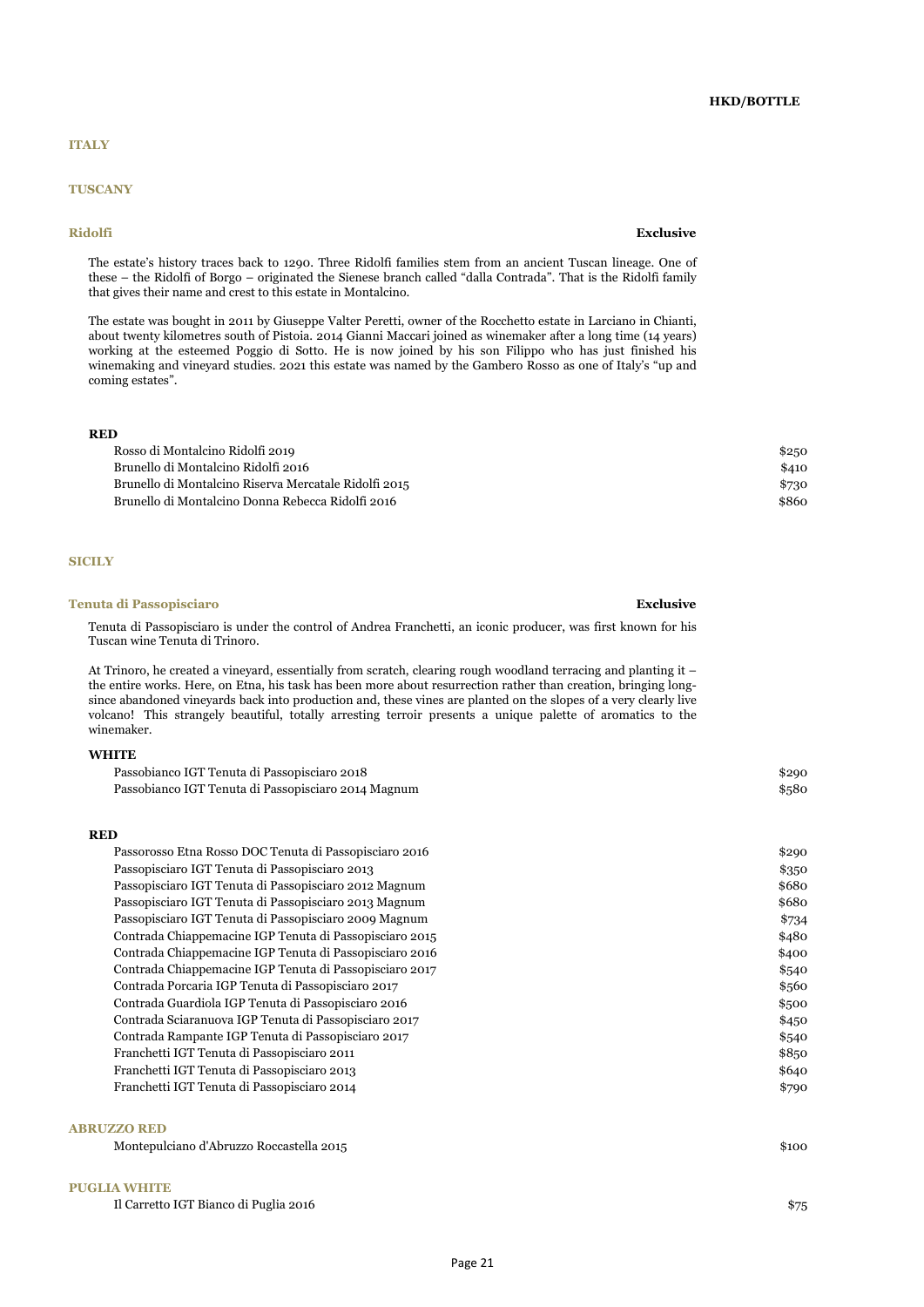### **SPAIN**

### **RIOJA**

Based in Laguardia, in Rioja Alavesa, Artadi has in recent years cemented its role in the region as a pioneer, leading the push for recognition of a concept of terroir. Artadi has come a long way since its establishment in 1985 by a group of 13 local vine growers as a cooperative. Artadi stands for respect for the region's traditions, both human and natural.

Artadi chose to leave the Rioja appellation in 2015. The single vineyard wines it has since released have made the case eloquently for the nuances which make up this highly intricate region. This rebellion against the local regulator is borne from a desire to showcase the region's typicity to best effect, unhampered by red tape and the marketing concerns of larger producers.

#### **RED**

Montes El Carretil Artadi 2016 \$1,380

### **RIBERA DEL DUERO**

### **Dominio de Pingus Exclusive**

The pioneering estate from Danish-born, Bordeaux-trained Peter Sisseck. Dispatched to Spain in 1990, to the then obscure area, Ribera del Duero, he began work on a short-term project which, subsequently, enjoyed much praise – Hacienda Monasterio. A victim of his own success, Peter found himself in total charge. Hacienda Monasterio established, Peter Sisseck started to get very twitchy. Instinct, born of his Bordeaux experience, called him to seek another challenge. He sought out parcels of ancient vines, on perfectly exposed terroir, which he instinctively knew would produce something exciting, if in small quantities. The stage was set for the arrival of Pingus – a trailblazer which had the world at its feet from the outset.

#### **RED**

| 89 D                                         |         |
|----------------------------------------------|---------|
| Psi Bodegas y Vinedos Alnardo 2017           | \$240   |
| Psi Bodegas y Vinedos Alnardo 2018           | \$260   |
| Flor de Pingus Dominio de Pingus 2010        | \$850   |
| Flor de Pingus Dominio de Pingus 2018        | \$690   |
| Flor de Pingus Dominio de Pingus 2014 Magnum | \$2,300 |
| Flor de Pingus Dominio de Pingus 2015 Magnum | \$2,020 |
| Pingus Dominio de Pingus 2008                | \$6,500 |
|                                              |         |

#### **JEREZ**

#### **Vina Corrales Exclusive**

Fino from Peter Sisseck. The bodega was acquired in 2017 by Peter Sisseck and the Del Río family, owners of Hacienda Monasterio in Ribera del Duero. The Del Rio family are part of the sherry behemoth Gonzalez-Byass, so there are strong, longstanding links with Jerez here. Viña Corrales is Peter's Fino from Pago Balbaína. At 92 metres of elevation, this is the highest area in Jerez and overlooks the sea. The vineyard is currently in the process of organic certification.

## **WHITE**

| Fino Vina Corrales Pago Balbaina NV<br>Ex-Cellar 2021    | \$290 |
|----------------------------------------------------------|-------|
| <b>OTHER SPANISH WHITE</b>                               |       |
| Pazo la Maza Albarino Adegas Galegas DO Rias Baixas 2020 | \$120 |
| Fernando Remirez de Ganuza Rioja Alavesa 1997            | \$300 |
| <b>OTHER SPANISH RED</b>                                 |       |
| Mas Oliveras Tempranillo Bodegas Roqueta 2019            | \$80  |
| Belezos Rioja Crianza Bodegas Zugober 2013               | \$125 |
| Belezos Rioja Crianza Bodegas Zugober 2014               | \$125 |
| Belezos Rioja Reserva Bodegas Zugober 2013               | \$135 |

#### **Artadi Exclusive**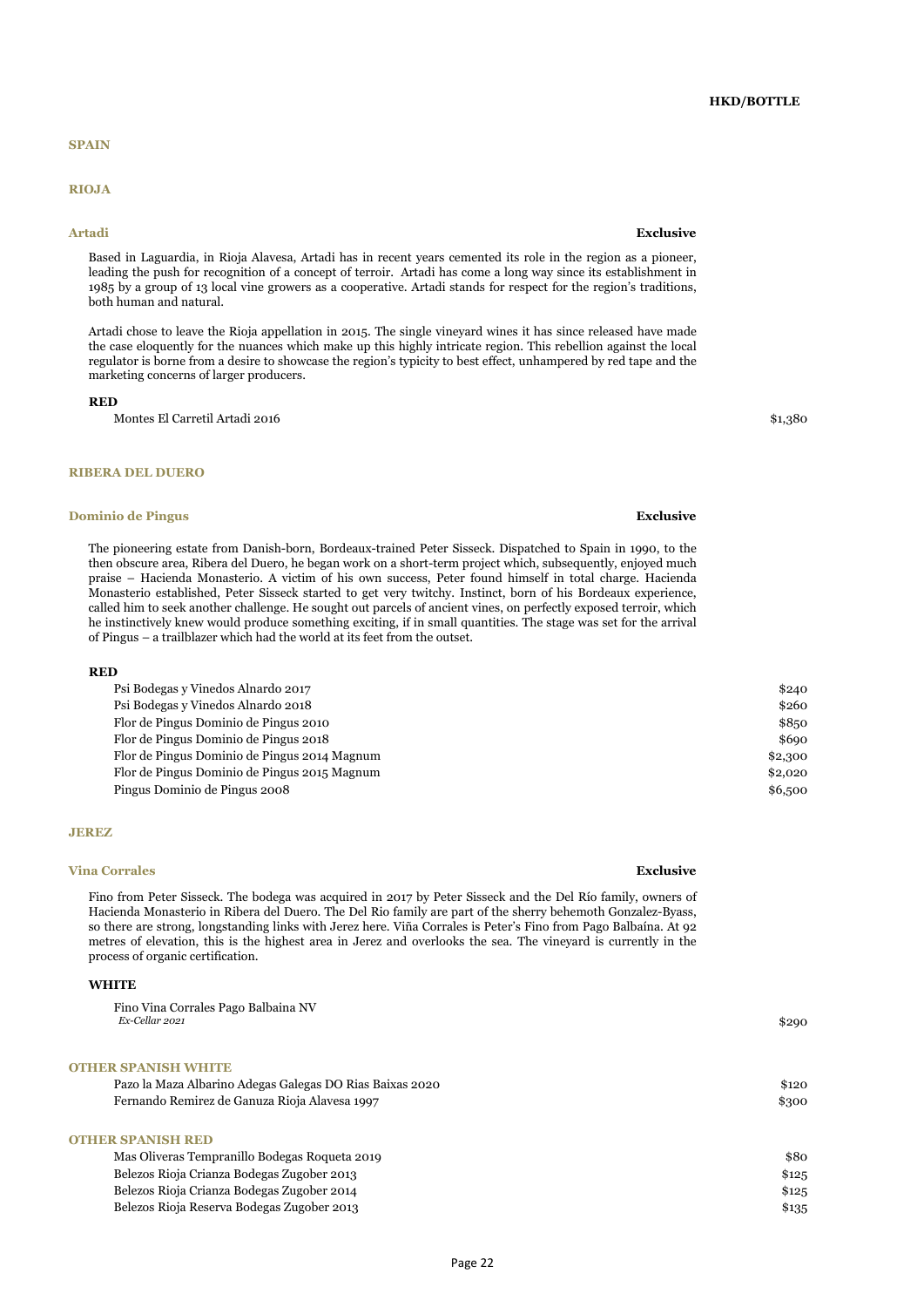### **GERMANY**

### **MOSEL**

## **Wwe. Dr.H. Thanisch Exclusive**

Katharina Thanisch had married Dr Hugo Thanisch and they ran the estate together. In 1895, Hugo died, leaving Katharina, with three small children and an estate to run. The name then changed to Wwe. Dr.H. Thanisch. "Wwe" refers to "Witwe", meaning "widow". Under Katharina's tenure Wwe. Dr. H. Thanisch, Erben Thanisch, became one of the founder members of the Association of German Quality Wine Producers (VDP) in 1910. Sofia is the fourth woman to manage the estate. With two daughters, Juliane and Christina, the 12th generation look assured at some point in the future.

The Thanisch vineyard parcels lying along a stretch of the Mosel which is relatively straight, a run of southfacing vineyards of world renown – within Zeltingen, Wehlen, Graach and Bernkastel.

#### **WHITE**

| Thanisch Estate Riesling Kabinett Weingut Dr H Thanisch (Thanisch) 2017        | \$140 |
|--------------------------------------------------------------------------------|-------|
| Bernkasteler Badstube Riesling Kabinett Dr H Thanisch (Thanisch) 2017          | \$160 |
| Bernkasteler Badstube Riesling Kabinett Feinherb Dr H Thanisch (Thanisch) 2017 | \$180 |
| Bernkasteler Badstube Riesling Kabinett Feinherb Dr H Thanisch (Thanisch) 2018 | \$180 |
| Bernkasteler Badstube Riesling Spatlese Dr H Thanisch (Thanisch) 2006          | \$310 |
| Bernkasteler Badstube Riesling Spatlese Dr H Thanisch (Thanisch) 2014          | \$220 |
| Bernkasteler Badstube Riesling Spatlese Dr H Thanisch (Thanisch) 2017          | \$180 |
| Bernkasteler Badstube Riesling Auslese Weingut Dr H Thanisch (Thanisch) 2017   | \$240 |
| Berncasteler Doctor Riesling Spatlese Weingut Dr H Thanisch (Thanisch) 2018    | \$350 |
| Berncasteler Doctor Riesling Auslese Weingut Dr H Thanisch (Thanisch) 2006     | \$700 |
| Berncasteler Doctor Riesling Auslese Weingut Dr H Thanisch (Thanisch) 2017     | \$550 |
| Berncasteler Doctor Riesling Auslese Weingut Dr H Thanisch (Thanisch) 2018     | \$550 |
|                                                                                |       |

#### **RHEINGAU**

#### **Schloss Schonborn**

The family philosophy is pursuit of quality – indeed they were founder members of the Verband Deutscher Prädikats – und Qualitätsweingüter – VDP – the Association of German Quality Wine Estates. Schloss Schönborn now encompasses 50 hectares of vineyards, throughout the Rheingau, of which 91% is planted with Riesling. Average yields are kept low, resulting in wines with good concentration and real personality.

When Paul Graf Von Schönborn assumed the mantle of this great succession, after the death of his father in 1998, it was indubitably a challenge, yet one to which the estate has risen. The wines of Schloss Schonbörn are extraordinarily versatile, offering diverse flavour profiles, from citrus and green apple through to the exotic; ideal for the world today, so open to the marriage of food and wine.

#### **WHITE**

Rheingau Riesling Kabinett Schloss Schonborn 2018 \$100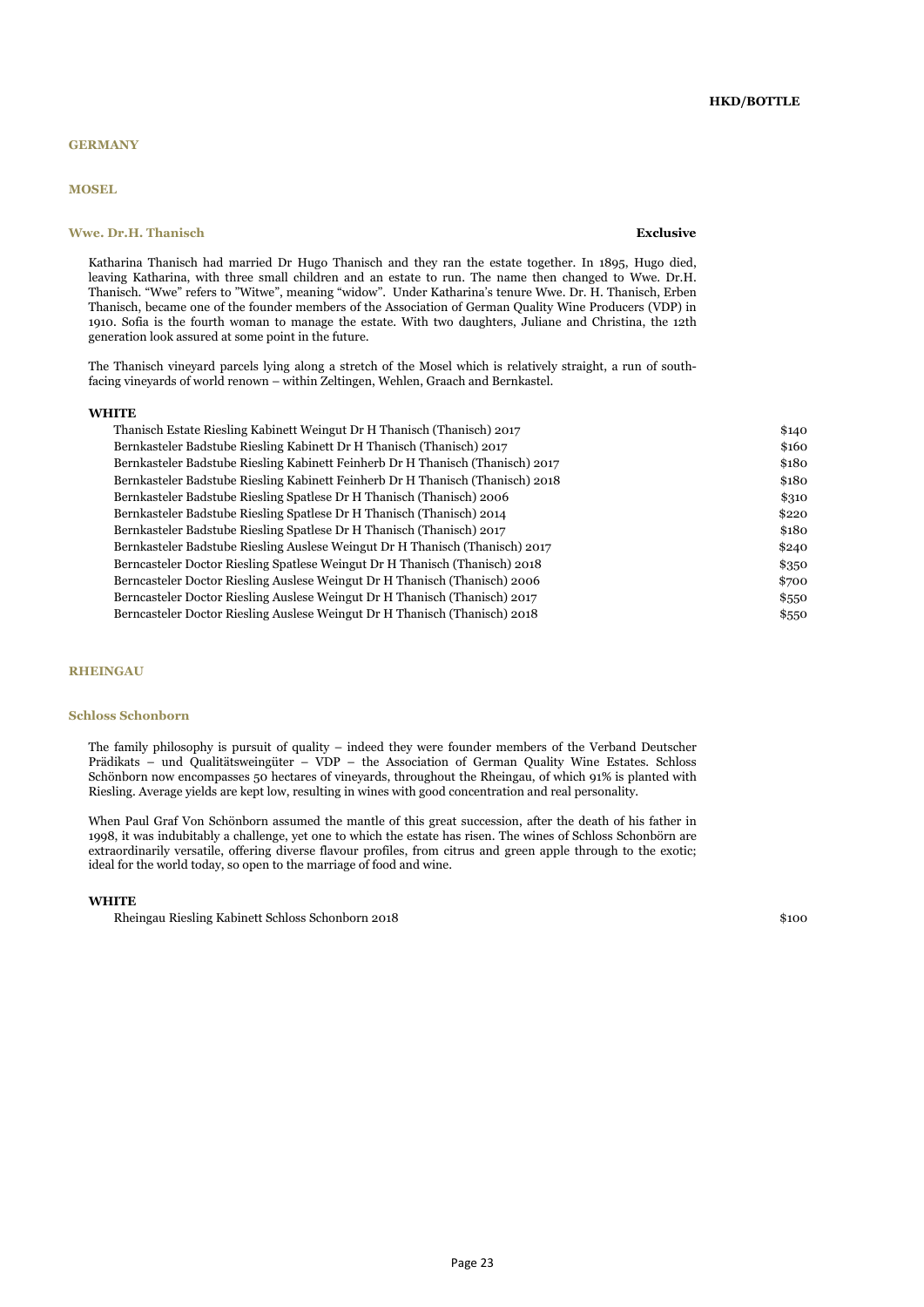## **AUSTRALIA**

## **ADELAIDE HILLS**

### **The Lane Vineyards Exclusive**

Set 450m high in the Adelaide Hills in South Australia, this boutique winery is the brainchild of well-known Aussie winemaker John Edwards. His long-held dream was to produce Australian wines with true elegance with the refined structure of Old World classics. The Lane vineyards are often 4 degrees cooler and, crucially, nighttime temperatures can be even fresher. John Edwards' son Marty, a viticulturist has been managing The Lane since 2001. He has carried out extensive vineyard mapping to analyse soil types and structures, matching grape varieties to individual plots. Meticulous vineyard husbandry, traditional and modern winemaking techniques, experimentation with yeasts, fine lees and use of old and new French oak all play their part in creating wine quality. There are truly stunning, focused wines from an estate we believe to be one of Australia's future icons.

#### **SPARKLING**

| The Lane Cuvee Helen Sparkling Blanc de Blancs Traditional Method 2009 | \$325 |
|------------------------------------------------------------------------|-------|
| <b>WHITE</b>                                                           |       |
| Block 1A Chardonnay The Lane 2018                                      | \$115 |
| Beginning Chardonnay The Lane 2019                                     | \$160 |
| <b>RED</b>                                                             |       |
| 19th Meeting Cabernet Sauvignon The Lane 2010                          | \$292 |
| 19th Meeting Cabernet Sauvignon The Lane 2012                          | \$292 |

| 19th Meeting Cabernet Sauvignon The Lane 2012 | \$292 |
|-----------------------------------------------|-------|
| Shiraz Viognier The Lane 2013                 | \$175 |
| Shiraz Viognier The Lane 2015                 | \$175 |
| Reunion Shiraz The Lane 2015                  | \$220 |
|                                               |       |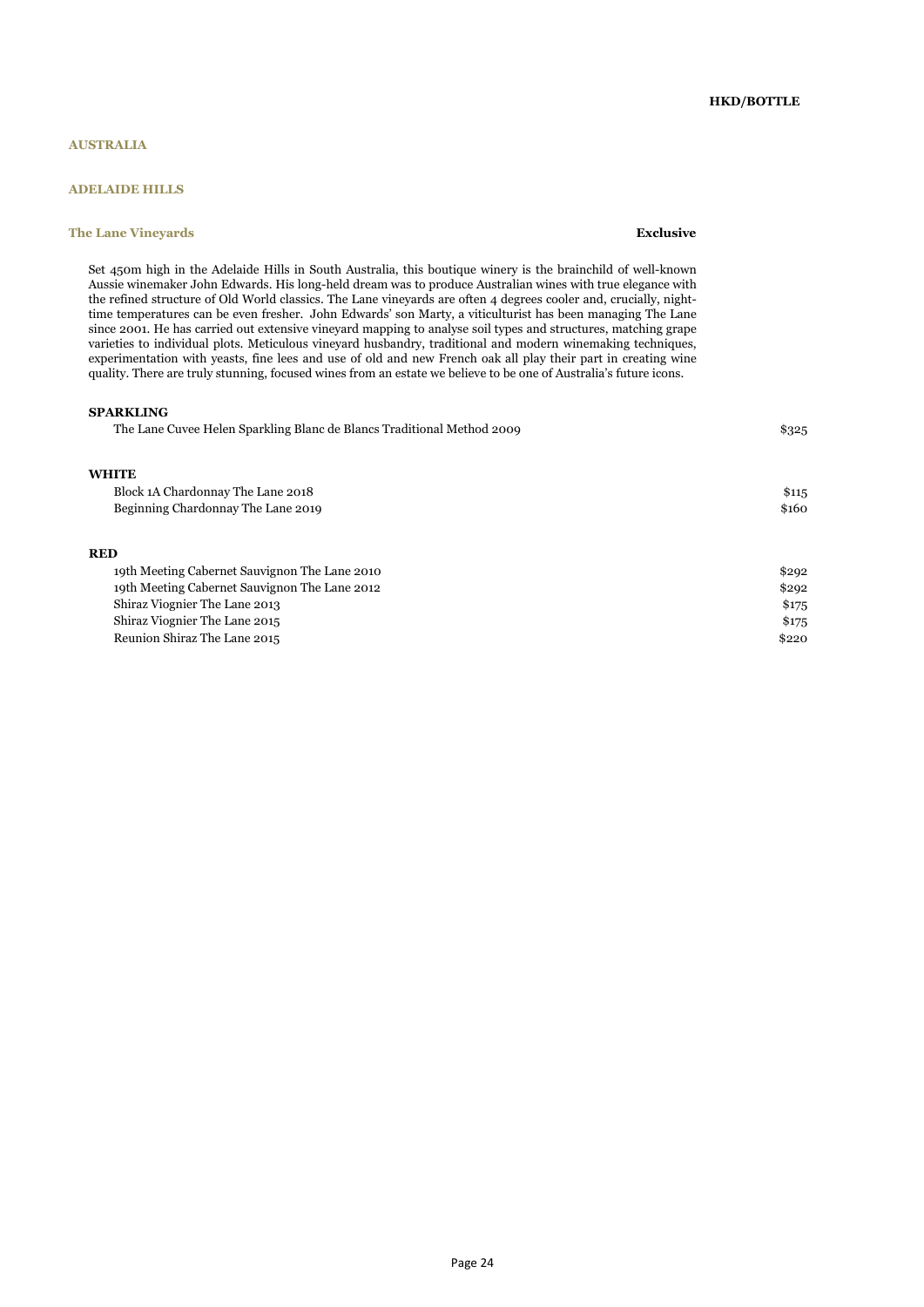## **NEW ZEALAND**

## **HAWKE'S BAY**

### **Elephant Hill Exclusive**

Elephant Hill is a leading light of the Hawke's Bay, forging a reputation for distinctive wines of timeless style and quality. Devotees of the Old World, this estate is one to watch. The story of Elephant Hill began in 2001, not with an elephant (though the founder's love of elephants inspired the name) but with a Jaguar – of the motoring kind.

Head Winemaker Steve Skinner and his team are renowned for their meticulous viticulture and winemaking, combining time-honoured methods and innovative technology. With vineyards in three contrasting sub-regions coastal Te Awanga, Bridge Pa and the inland Gimblett Gravels – the team enjoys unrivalled access to grapes with distinctive personalities. Elephant Hill's devotion to classic French fine wine regions is evident – its wines are a living homage to Burgundy, the Loire and the Northern Rhone.

#### **WHITE**

| Chardonnay Elephant Hill 2017                         | \$160 |
|-------------------------------------------------------|-------|
| Reserve Chardonnay Elephant Hill 2015                 | \$195 |
| Element Series Sea Sauvignon Blanc Elephant Hill 2018 | \$190 |
| Element Series Sea Chardonnay Elephant Hill 2018      | \$290 |
| Salome Chardonnay Elephant Hill 2017                  | \$350 |
|                                                       |       |

### **RED**

| Syrah Elephant Hill 2016 | \$17 <sub>C</sub> |
|--------------------------|-------------------|
| Syrah Elephant Hill 2017 | \$17 <sub>C</sub> |

#### **MARLBOROUGH**

#### **Eradus Exclusive**

Har and Sophie Eradus emigrated from Holland to New Zealand in 1982, and decided to make wine on their retirement, some 20 years later. They looked around, found and bought what was to become the Eradus vineyard. Today there are twelve hectares of mainly Sauvignon Blanc and Pinot Noir vineyards, the most impressive of which are planted on undulating, stony terraces along the Awatere river valley. Closer to the ocean than much of the Marlborough wine region, the Awatere's warm days, cool nights and dry, sunny climate are key to the luminous flavour intensity, elegant minerality and fresh acidities of Eradus' distinctive wines. The Eradus estate is now run by son Michiel, whose affable, easy-going demeanour belies a fierce perfectionist focused on pushing every boundary in pursuit of quality and balance – the Eradus mantra.

#### **WHITE**

| Ana Sauvignon Blanc 2020    | \$100 |
|-----------------------------|-------|
| Ana Sauvignon Blanc 2021    | \$110 |
| Pinot Gris Eradus 2017      | \$100 |
| Sauvignon Blanc Eradus 2021 | \$140 |
|                             |       |

#### **RED**

| Pinot Noir Eradus 2019                               | \$128 |
|------------------------------------------------------|-------|
| Sjacru Special Reserve Pinot Noir Eradus 2015 Magnum | \$750 |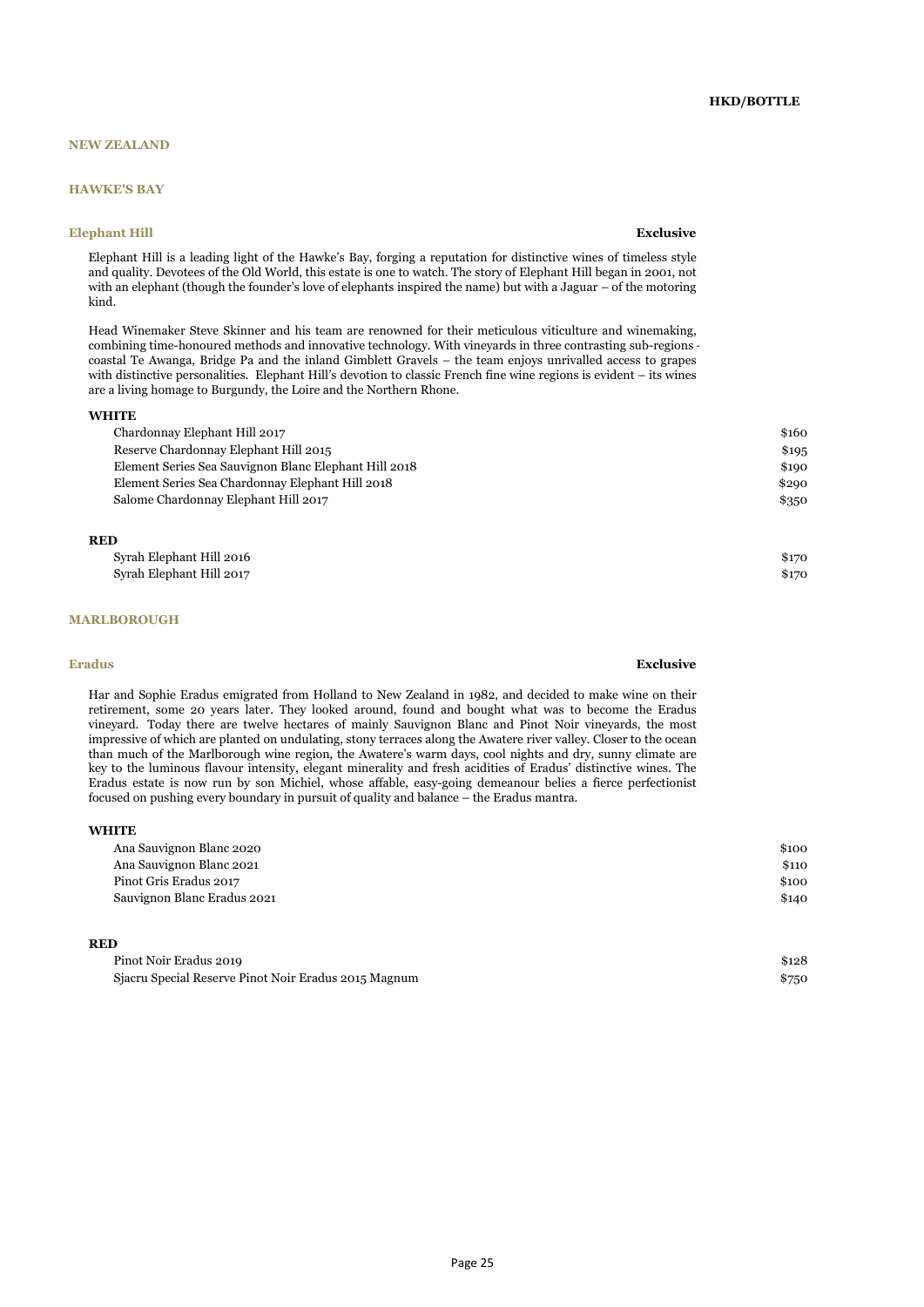#### **USA**

## **NAPA**

#### **Dominus Estate Exclusive Exclusive Exclusive**

Dominus Estate, Yountville, California, was established in 1983 by Christian Moueix. Situated on the famed Napanook vineyard, it was, in the 1940's and 1950's, the source of fruit for some of the finest Napa Valley wines. Christian Moueix chose the name 'Dominus' ('lord of the estate' in Latin) to underscore his longstanding commitment to the land. Rooted in values of quality, stewardship, tradition and innovation, the Dominus Estate team shares a vision of producing distinctive wines that are expressive of this singular terroir.

Dominus is an elegant wine that improves with age. In 2012, having confirmed its signature style over the course of 15 vintages, the iconic Napanook label was reimagined in black and white.

#### **RED**

Napanook Dominus Estate 2016 \$690 Napanook Dominus Estate 2017 **\$580** 

#### **Ulysses Vineyard Exclusive**

Ulysses is the property of Christian Moueix, better known for the Right Bank house Etablissements J-P Moueix and the properties owned by the Moueix family in Saint Emilion and Pomerol. Christian forged a lifelong passion for California when studying at the University of Davis and has gradually acquired property there. The Ulysses Vineyard nestles amongst the hills of southern Oakville, Napa Valley, just a mile north of Christian Moueix's Yountville estate, Dominus.

Tod Mostero is Christian Moueix's man on the ground in California, overseeing both Dominus and Ulysses. Trained in Bordeaux, Mostero clearly shares Christian's goals of authenticity, purity, freshness, drinkability and respect for terroir - paramount in a great wine.

#### **RED**

Ulysses Ulysses Vineyard 2015

#### **Stonestreet Estate Vineyards Exclusive**

Stonestreet Estate Vineyards is the story of a family's vision to defy the limits of California winegrowing. Jess Stonestreet Jackson and Barbara Banke established the estate in 1995, and their son Christopher Jackson and his wife Ariel continue the legacy — and the middle name "Stonestreet" has now been passed from father to son for three generations. Stonestreet is one of the most expansive and multi-faceted mountain vineyards in the world and produces a distinctive collection of single vineyard wines - complex Cabernet Sauvignon and Chardonnay.

The Jackson family acts as stewards of the land, caring for the 5,500 acre mountain estate that towers high above the Alexander Valley in the Mayacamas Mountain Range. The geological diversity of the mountain, confers a strong mineral characteristic in the fruit.

#### **WHITE**

| Chardonnay Stonestreet Estate 2018     | \$390   |  |
|----------------------------------------|---------|--|
| Stonestreet Upper Barn Chardonnay 2017 | \$1,050 |  |
| Stonestreet Upper Barn Chardonnay 2018 | \$1,100 |  |

## **RED**

| Stonestreet Estate Cabernet Sauvignon 2017   | \$480   |
|----------------------------------------------|---------|
| Stonestreet Rockfall Cabernet Sauvignon 2010 | \$1,350 |
| Stonestreet Rockfall Cabernet Sauvignon 2017 | \$1,180 |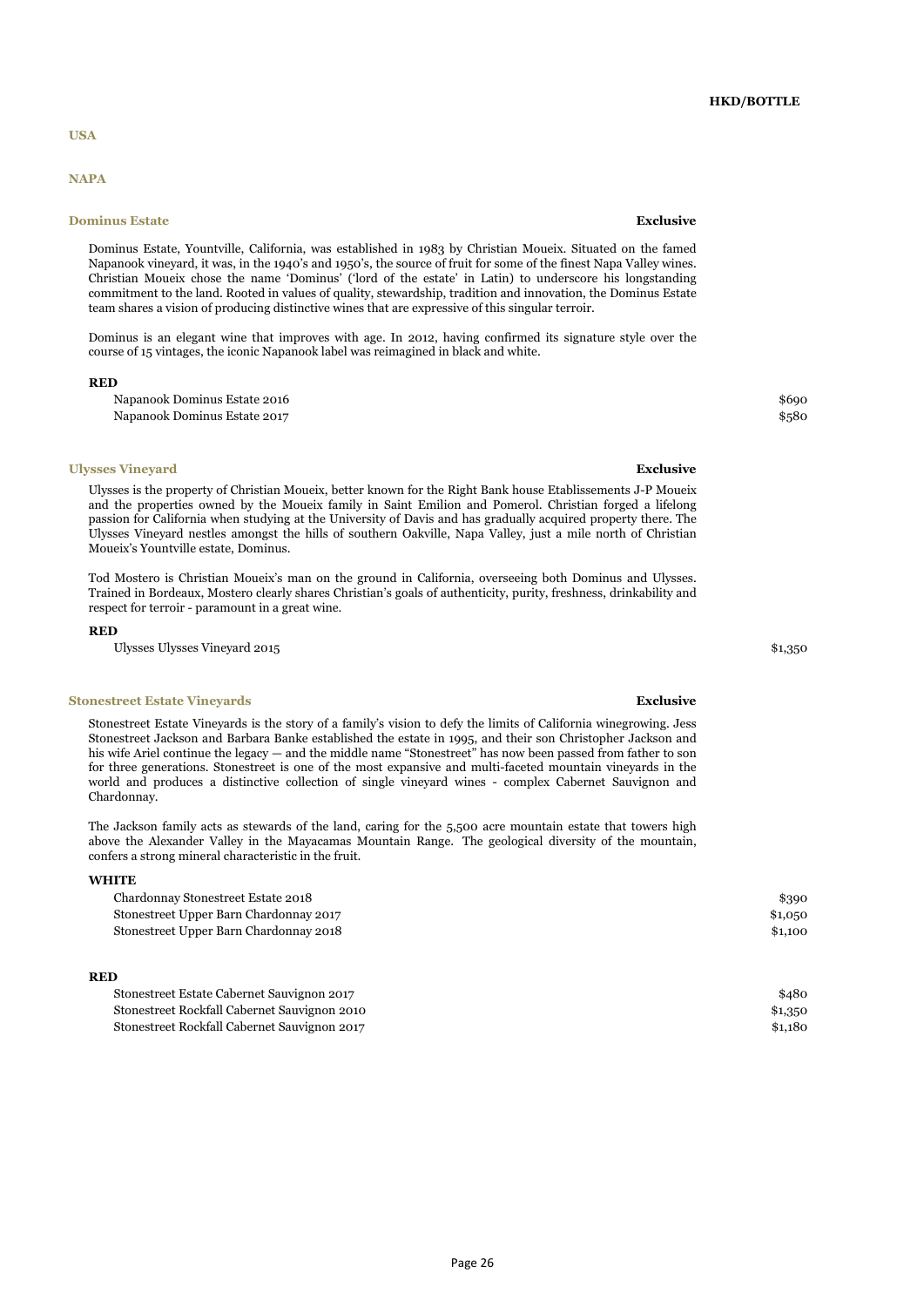## **HKD/BOTTLE**

## **USA**

## **OREGON**

## **Saffron Fields Vineyard <b>Exclusive** Exclusive **Exclusive**

Saffron Fields Vineyard is located 28 miles southwest of Portland, in the heart of the Yamhill-Carlton AVA. The neatly combed benchlands and hillsides of the Yamhill-Carlton AVA, are home to some of the finest Pinot Noir vineyards in the world. The vineyard development started in 2007, today the vineyard has grown to 35 acres with 32 acres of Pinot Noir (Clones: Pommard, Wadenswil, 115, 667, 777, 928) and 3 acres of Chardonnay (Clones: 76, 548). The vineyard is dry farmed using sustainable farming practices.

## **WHITE**

| Chardonnay Willamette Valley Saffron Fields Vineyard 2014 | \$345 |
|-----------------------------------------------------------|-------|
| Chardonnay Willamette Valley Saffron Fields Vineyard 2015 | \$345 |
| Chardonnay Yamhill-Carlton Saffron Fields Vinevard 2016   | \$345 |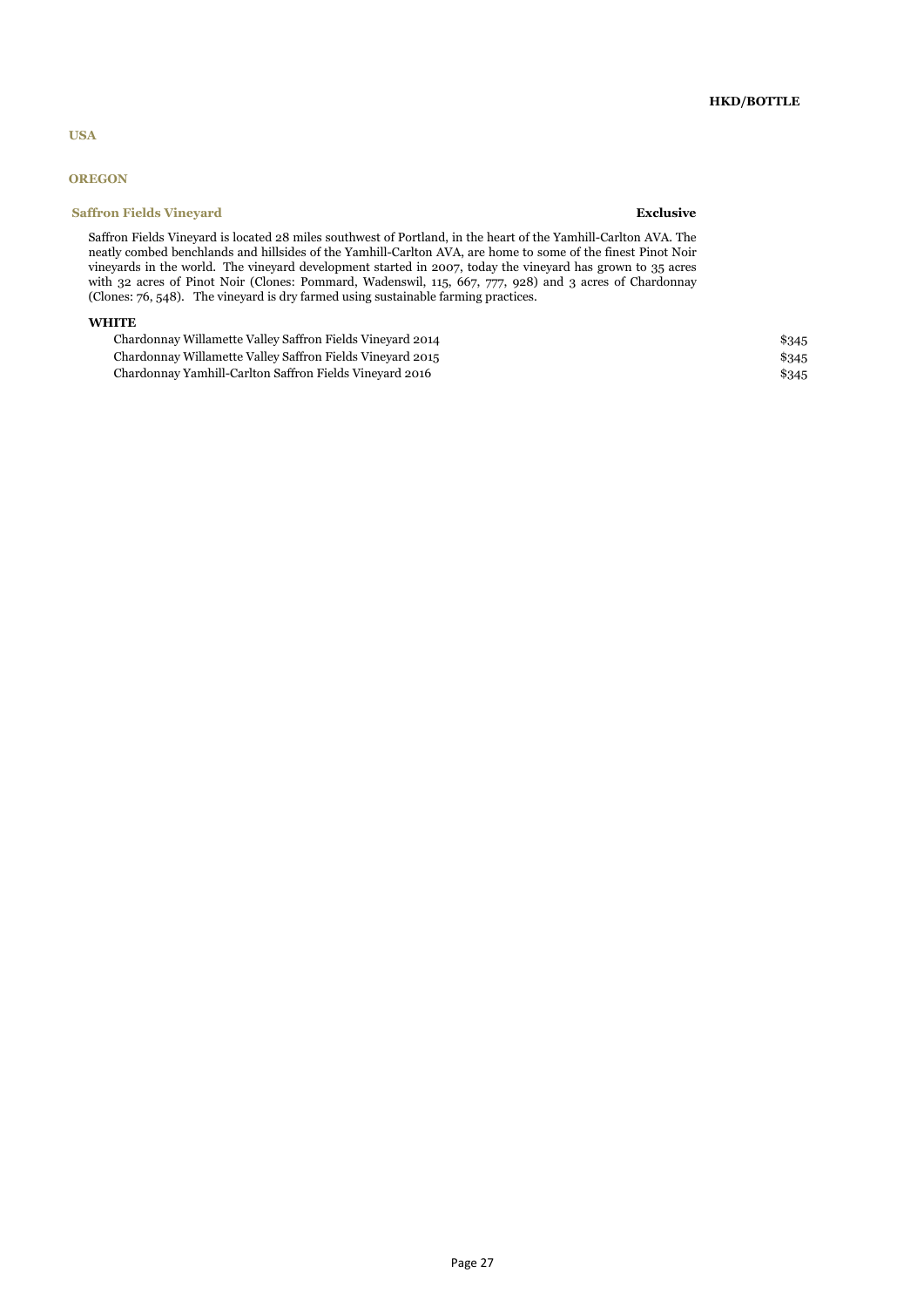### **ARGENTINA**

## **MENDOZA**

### **Achaval-Ferrer Exclusive**

Achaval Ferrer was founded by a group of Argentinian and Italian friends who loved wine and were determined to produce something outstanding – an aim encouraged by celebrated Italian oenologist Roberto Cipresso, one of the founding team. From the outset, the friends' ambition was decisive and bold; they would make a worldclass wine in Argentina, in high altitude Mendoza.

The wines of Achaval Ferrer will continue to come from the same excruciatingly low-yielding, high altitude sites and from ancient, un-grafted vines. The goals are to achieve absolute quality, create a very pure expression of Malbec, and ensure vibrancy and freshness across all of the wines.

#### **RED**

| Malbec Achaval-Ferrer 2017 Magnum            | \$330   |
|----------------------------------------------|---------|
| Quimera Achaval-Ferrer 2014 Magnum           | \$680   |
| Quimera Achaval-Ferrer 2016                  | \$290   |
| Quimera Achaval-Ferrer 2015 Magnum           | \$615   |
| Finca Altamira Achaval-Ferrer 2015           | \$670   |
| Finca Bella Vista Achaval-Ferrer 2011        | \$850   |
| Finca Bella Vista Achaval-Ferrer 2012 Magnum | \$1,570 |
| Finca Bella Vista Achaval-Ferrer 2013        | \$820   |
| Finca Bella Vista Achaval-Ferrer 2014        | \$690   |
| Finca Bella Vista Achaval-Ferrer 2015        | \$690   |
| Finca Mirador Achaval-Ferrer 2007            | \$755   |
| Finca Mirador Achaval-Ferrer 2015            | \$690   |
| Finca Mirador Achaval-Ferrer 2014 Magnum     | \$1,780 |
| Finca Mirador Achaval-Ferrer 2016 Magnum     | \$1,680 |

#### **Ruca Malen Exclusive**

Set up in 1998, Ruca Malen is the brainchild of Jean-Pierre Thibaud and Jacques-Louis de Montalembert. Friends and business partners who shared a love of wine and the wine trade, De Montalembert had worked extensively in Burgundy, while Thibaud was for years chairman of Bodegas Chandon in Argentina. Now retired, they have passed the reins to a long-standing team, who continue to uphold their values, producing high-quality still and sparkling wines in Mendoza.

The majority of Ruca Malen's vineyards are located in the Uco Valley's 'golden triangle' and the Luján de Cuyo areas. Planted 800-1,100m above sea level, the vines benefit from high-altitude UV light, held to promote the wines' unique fruit character, colour and structure. At the same time, cool night-time temperatures and a long, warm season prolong the ripening process, preserving fresh acidities and concentrating flavour.

### **SPARKLING**

| Bodega Ruca Malen Sparkling Extra Brut Traditional Method NV | \$130 |
|--------------------------------------------------------------|-------|
| Bodega Ruca Malen Sparkling Brut Traditional Method NV       | \$150 |
| <b>WHITE</b>                                                 |       |
| Chardonnay Bodega Ruca Malen 2016                            | \$138 |
| Terroir Series Chardonnay Bodega Ruca Malen 2017             | \$163 |
| <b>RED</b>                                                   |       |
| Petit Verdot Bodega Ruca Malen 2016                          | \$110 |
| Terroir Series Cabernet Sauvignon Bodega Ruca Malen 2017     | \$140 |
| Cabernet Sauvignon Bodega Ruca Malen 2016                    | \$167 |
| Kinien Malbec Bodega Ruca Malen 2013                         | \$260 |
| Kinien Malbec Bodega Ruca Malen 2018                         | \$260 |
| Malbec Bodega Ruca Malen 2016 Magnum                         | \$290 |
|                                                              |       |

## **OTHER ARGENTINIAN WHITE**

Santa Florentina Pinot Gris Seleccion Reservada Fairtrade 2018 \$75

**HKD/BOTTLE**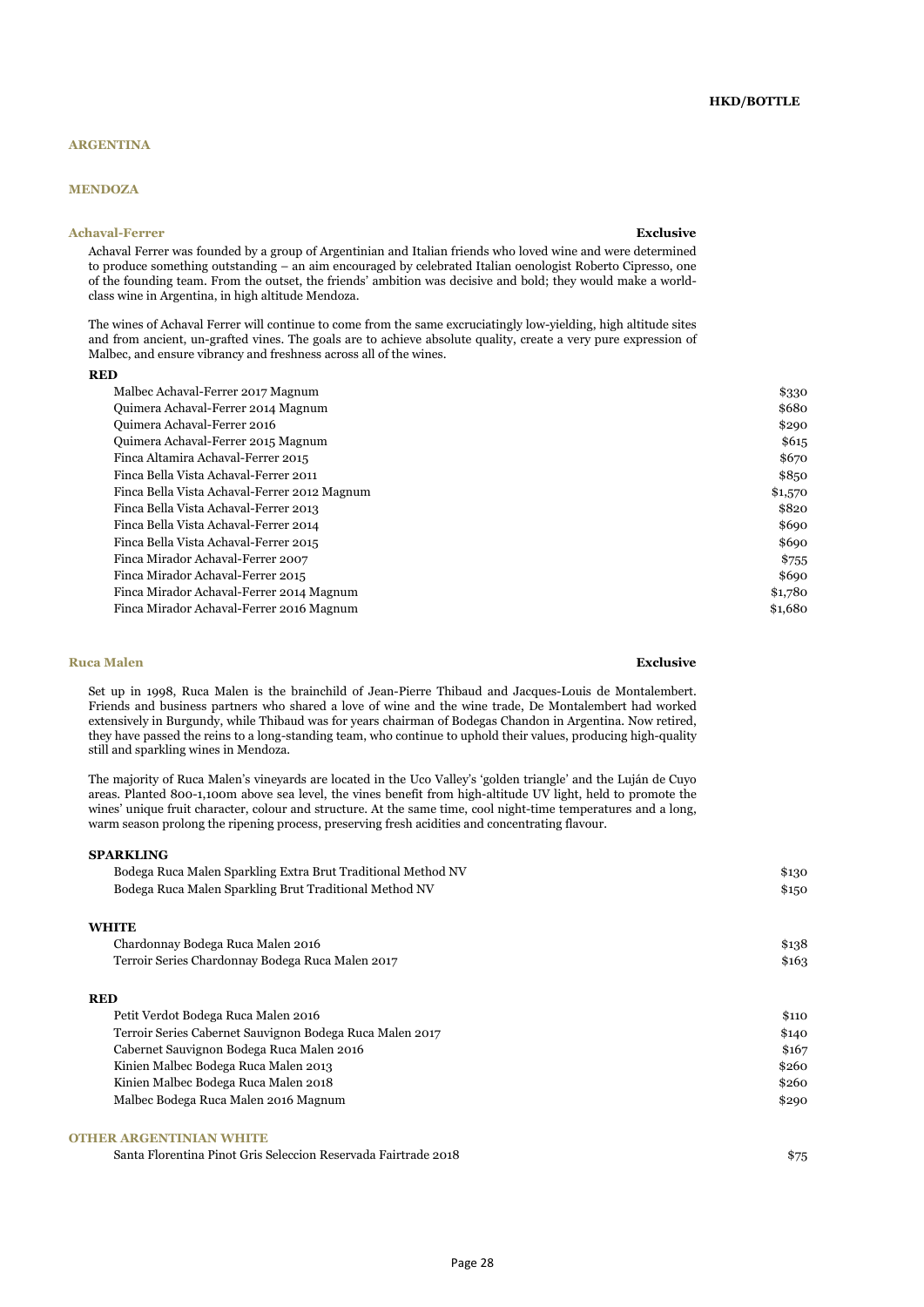## **HKD/BOTTLE**

## **CHILE**

## **RED**

| El Campesino Cabernet Carmenere Vinedos Marchigue 2019          | \$90  |
|-----------------------------------------------------------------|-------|
| Pai-Gar Loncomilla Maturana Wines 2019                          | \$110 |
| Naranjo Torontel Loncomilla Maturana Wines 2019 * (Orange wine) | \$115 |

#### **PERU**

| Intipalka                                                                                                                                                                                                                                                                                                                    | <b>Exclusive</b> |
|------------------------------------------------------------------------------------------------------------------------------------------------------------------------------------------------------------------------------------------------------------------------------------------------------------------------------|------------------|
| The winery is located at the edge of the slopes of the Andes at 500M above the sea level, and the vines grow on<br>loam and deep soil, rich in magnesium. The grapes are hand-harvested by expert. The name "Intipalka" means a<br>valley of the Sun in quechua. It is poetry for the palates of all who dare to taste life. |                  |
| <b>WHITE</b>                                                                                                                                                                                                                                                                                                                 |                  |
| Intipalka Sauvignon Blanc Vinas Queirolo 2018                                                                                                                                                                                                                                                                                | \$85             |
| Intipalka Chardonnay Vinas Queirolo 2018                                                                                                                                                                                                                                                                                     | \$85             |
| <b>RED</b>                                                                                                                                                                                                                                                                                                                   |                  |

| Intipalka Syrah Vinas Queirolo 2017  | \$85  |
|--------------------------------------|-------|
| Intipalka Tannat Vinas Queirolo 2019 | \$100 |

## **SOUTH AFRICA**

#### **Nelson Estate**

**WHITE**

Alan studied law and for years ran a successful practice in Cape Town, enabling him to buy the historic, rundown property in Paarl in 1987, that he subsequently renamed Nelson Estate. Alan's son Daniel, active in running the estate, and daughter Lisha, one of South Africa's brightest rising star winemakers. Her scientific background matched with a practical and passionate approach to winemaking ensures the production of top quality, handcrafted wines.

The quality and style of wines from Nelson Estate come partly from the complex granite-clay soils , and also from the cooling Atlantic breezes, mitigating South Africa's fierce summer heat and helping promote the delicate flavours.

| Sauvignon Blanc Nelson Family Vineyards 2021   | \$100  |
|------------------------------------------------|--------|
| <b>RED</b>                                     |        |
| Shiraz Nelson Family Vineyards 2018            | \$130  |
| Cabernet Merlot Nelson Estate 2010             | \$18,5 |
| <b>OTHER SOUTH AFRICA WHITE</b>                |        |
| $\mathbf{r}$ and $\mathbf{r}$ and $\mathbf{r}$ |        |

| Lowry's Pass Chenin Blanc 2017 | \$7с |
|--------------------------------|------|
| Lowry's Pass Chenin Blanc 2018 | \$70 |